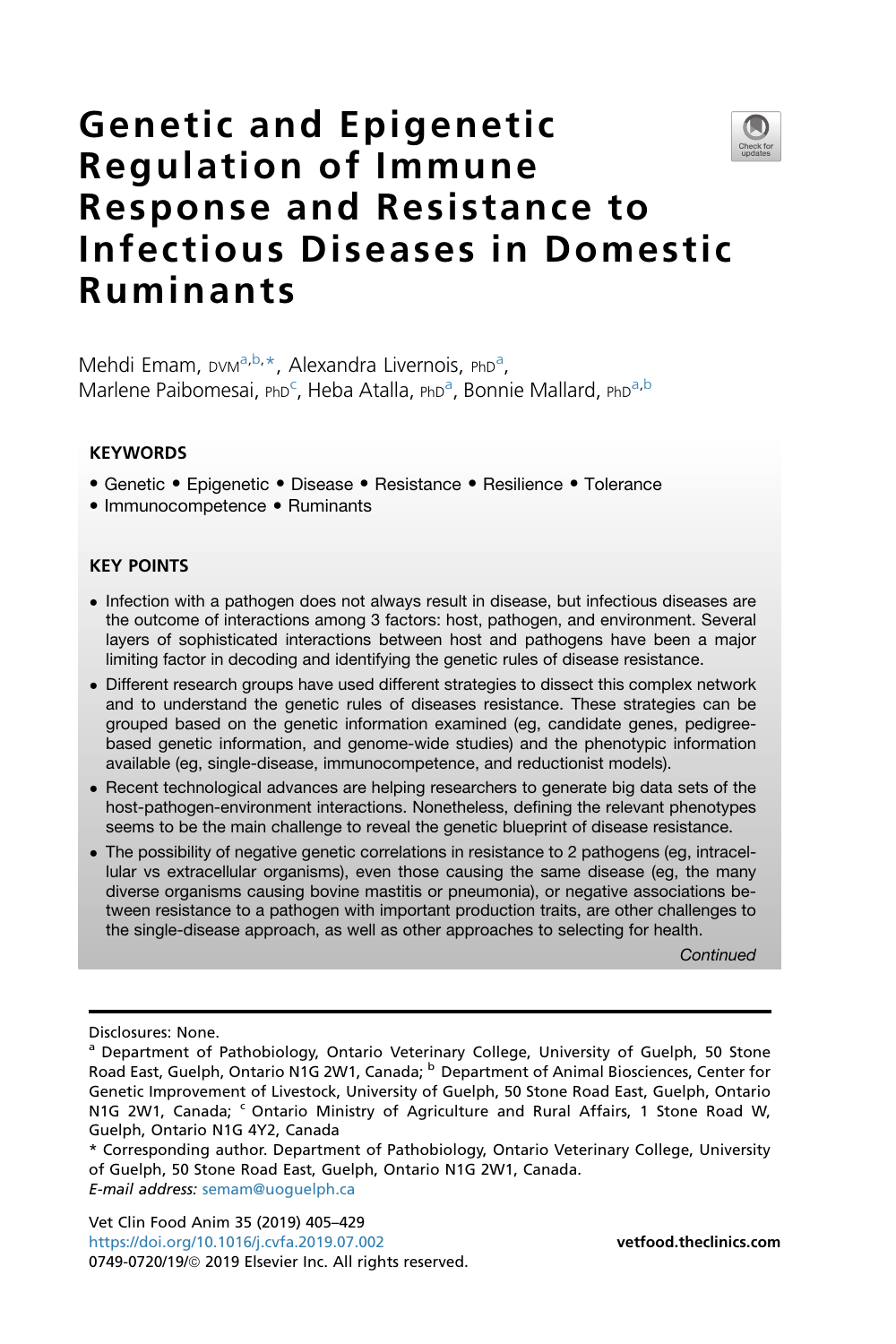#### <span id="page-1-0"></span>*Continued*

 An alternative method to scrutinize these complex interactions is to simplify the main interaction network into subsystems that can be examined in detail using in vitro methods. In any subsystems, the genetic control requires the contribution of a smaller number of genes, which may simplify the genetic pathways examined. Although reductionist models can reveal potential genes and pathways important for further examination to host defense, they may not fully reflect the intricacies of in vivo disease resistance.

#### INTRODUCTION

During disease outbreaks, some individuals in a population are more resistant to infection than others. Resistant individuals may survive, whereas others in the population may die or have less severe signs of disease, or may completely eliminate the infection without showing clinical signs of disease. Infection with a pathogen does not always result in disease, but, when it does, infectious diseases are the outcome of interactions among 3 factors: host, pathogen, and environment.<sup>1-3</sup> Each of these factors has been examined in many studies that aimed to reduce the occurrence (increase resistance or resilience) or soften the impact of infection on the host (increase tolerance) (Box 1). Among the factors mentioned earlier, the host (or specifically the host immune system) has gained tremendous recognition because of its direct role in protecting the host against pathogens and also the possibility of genetic improvement of this system. However, several layers of sophisticated interactions between host and pathogens have been a major limiting factor in decoding and identifying the genetic rules of disease resistance.<sup>[4](#page-15-0)</sup> The first layer is the functional complexity of the immune system. The immune system is an intricate network of cells and molecules that applies various strategies to protect the host against a broad range of pathogens.<sup>[5,6](#page-15-0)</sup> These strategies range from nonspecific physical barriers to specific cytotoxic activity of lymphocytes. Innate defenses classically initiate immune responses; adaptive immune responses follow if innate mechanisms are not successful to eliminate the pathogen. Cells of the innate

# Box 1

#### Resistance, resilience, and tolerance

These terms have varied definitions in the literature, but, for the purpose of this article, the following definitions are applied. Disease resistance is defined as the ability of the host to control the infection passively (eg, absence of a target receptor) or actively (ie, mounting the pro-tective immune responses).<sup>[5](#page-15-0)</sup> The resistant animals can clear the pathogen, entirely. Resilience is the ability of the host to recover after a disease.<sup>144</sup> Resistance and resilience are closely related but not interchangeable. Resilience is always an active phenomenon, whereas resistance could be passive because of the absence of the target receptor. Resilience can also be defined through the overall performance of the host in the face of general environmental challenges, not only in the face of disease. These challenges include, but are not limited to, weaning, handling, moving to a new feedlot, and disease. Livestock may cope with these challenges via physiologic, behavioral, and also immune responses. Various studies have shown that the performance of immune response at the time of challenge can be a good indicator of the over-all resilience of the animal in future.<sup>[49](#page-18-0)</sup> The current livestock management practices make it possible to measure all components of resilience to predict the overall performance in future. Tolerance is the ability of the host to cope with the presence of the pathogen. Tolerant animals can maintain their production in the face of pathogenic infection.<sup>[5](#page-15-0)</sup>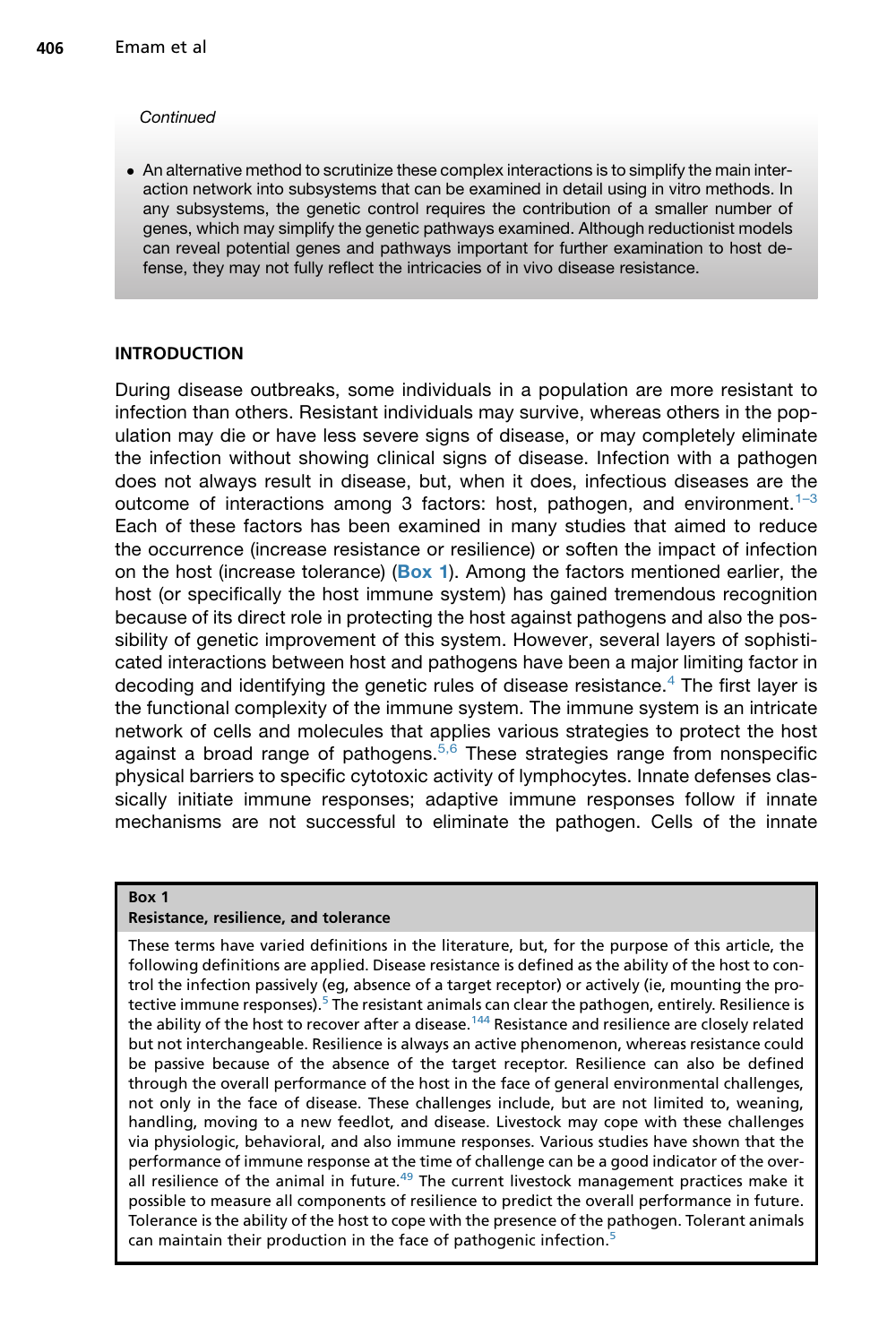immune system mainly recognize microbe-associated molecular patterns via pathogen recognition receptors. Following recognition, they attempt to destroy the pathogen, which is followed by sending activating signals to the adaptive immune system. Cells of the adaptive immune system generate pathogen-specific responses. Although immune responses generally follow the pathways mentioned earlier, multifunctionality of cells and molecules, numerous subpopulations of cells, redundancy in responses, and various exceptions to the general rules are a few ex-amples that increase the complexity of immune system.<sup>[4,7](#page-15-0)</sup> For instance,  $\gamma \delta$  T cells, a subpopulation of T cells, belong to the adaptive immune system but can also act like cells of innate defense. These cells are prominent (50%–60% of lymphocytes) in circulating blood in the early life in ruminants, but their population decreases with age (5%–25% of circulating T lymphocytes). Nonetheless, the percentage of  $\gamma\delta$ T cells among lymphocytes, even in adult ruminants, is higher than in humans and mice (1%–5%). These cells originate from lymphocyte progenitors but are not antigen (Ag) specific and do not need to recognize Ags in the context of major histocompatibility complex (MHC) molecules. Bovine  $\gamma \delta$  T cells have both inflammatory and regulatory activities. Cattle  $\gamma \delta$  T cells respond within a few hours of viral infection (similar to innate responses) by producing large amounts of interferon- $\gamma$ (IFN-g; a proinflammatory cytokine) or interleukin (IL)-10 (a regulatory cytokine) following exposure to antigen-presenting cells.<sup>[8,9](#page-15-0)</sup> The proportion and functional capacity of these cells show individual variation among cattle genetically selected for immune responsiveness.<sup>[10](#page-15-0)</sup>

Another layer of immunologic complexity relates to the genetic control of immune responses. Approximately, 20% of the bovine genome (ARS-UCD1.2, ENSEMBL 95) is annotated with the immune response.<sup>[11](#page-15-0)</sup> This portion is composed of 5369 genes that are directly involved in mounting immune responses. High-throughput technologies have shown expression of up to 71.4% of the bovine genome in one cell type, the macrophage, after exposure to a pathogen. Compared with the unchallenged control, approximately 245 to 574 genes are differentially expressed.<sup>[12](#page-16-0)</sup> Given the possible nonadditive effects (epistatic and dominance) and epigenetic mechanisms, the genetic control of immune response is astonishingly complex.

A third layer of genetic complexity is caused by the pathogen evolving during an infection. For instance, viral pathogens are well known to escape the immune response through genetic mutations (eg, antigenic shift and drift in influenza viruses) or stabilize themselves in the host via inserting their genome in the host genome, (eg, bovine leukemia virus). This phenomenon potentially results in multistrain infection in 1 host or 1 population during an outbreak.

In this article, recent advances in genetic and epigenetic regulation of immunocompetence and disease resistance in domesticated ruminants are discussed. Moreover, because of the importance of climate change, recent studies of gene-by-environment effects on the regulation of host defense are also discussed.

#### GENETIC REGULATION OF IMMUNOCOMPETENCE AND DISEASE RESISTANCE

Recent technological advances have helped researchers to generate big data sets of the host-pathogen-environment interactions. Nonetheless, defining the relevant phenotypes seems to be the main challenge in revealing the genetic blueprint of disease resistance.<sup>[13,14](#page-16-0)</sup> Various research groups have used different strategies to dissect this complex network and to understand the genetic rules of diseases resistance. These strategies can be grouped based on the genetic information (candidate genes,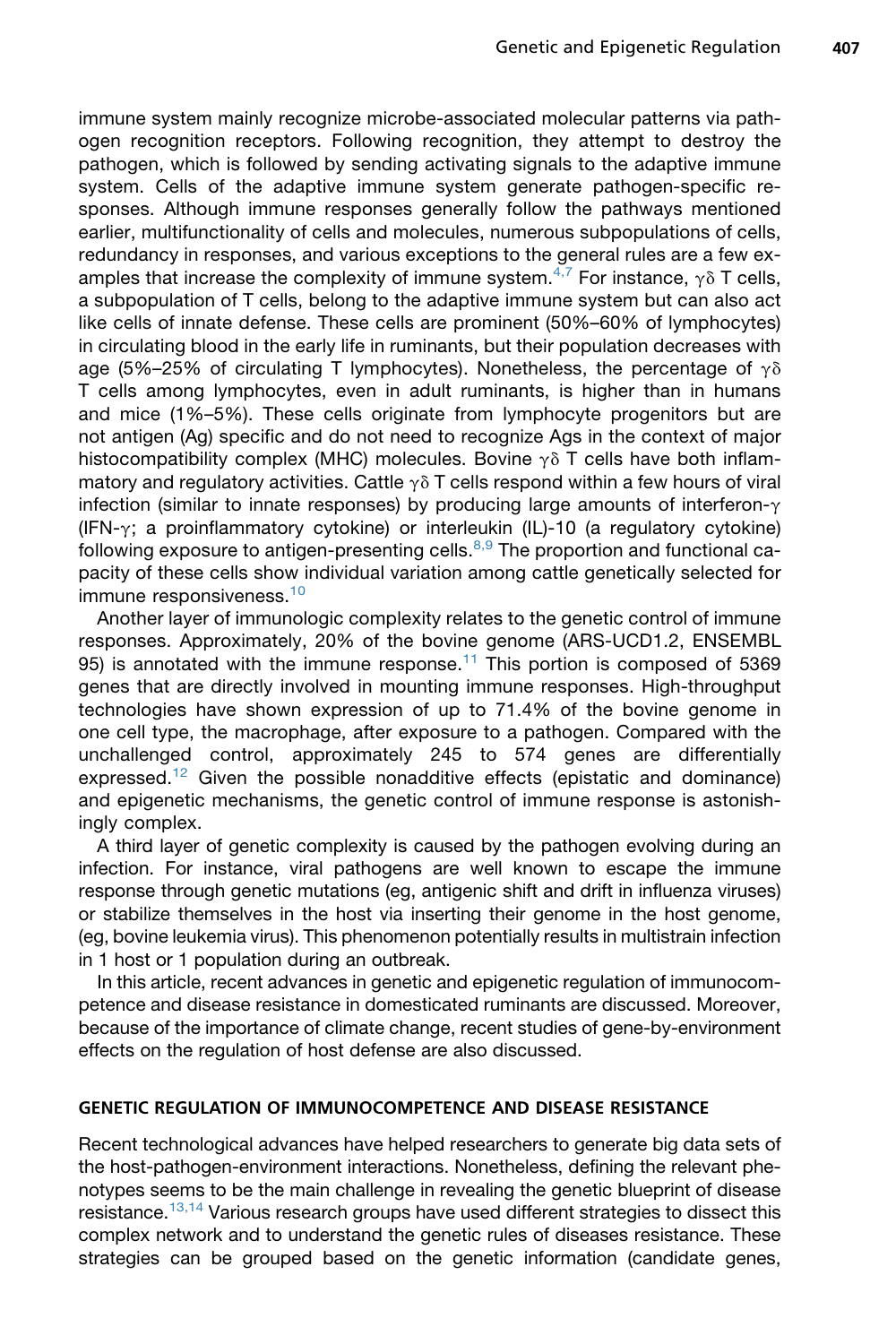pedigree-based, and genome-wide studies) and the phenotypic information (singledisease, immunocompetence, and reductionist models) (Table 1). The advantages and pitfalls of each strategy are discussed here.

# Source of Genetic Information: Candidate Gene, Genome-Wide, or Pedigree

The main difference between a candidate-gene versus a genome-wide approach is the goal of the study: the candidate gene approach is hypothesis driven, whereas the genome-wide approach is discovery based. The hypothesis in the candidategene approach is based on a previously established biological link or association between the candidate gene and the health trait. In most cases, the candidate gene has a strong biological and well-defined role in the pathway of pathogenesis or the protective immune response. However, this information, which is the basis of the new hypothesis on the gene of interest, has usually been proved in other species or the magnitude of its effect has not been measured on the specific disease (type I studies) or immune response (type II studies) (see Table 1).

Genes of the MHC are arguably the most studied health trait genes in ruminants, as well as other species. One of the first reports of an MHC polymorphism and its asso-ciation with immune response was from a study in guinea pigs published in 1975.<sup>[15](#page-16-0)</sup> The genetic polymorphism within the bovine MHC known as the bovine lymphocyte antigen (BoLA) system was first reported in 1979. $16$  Since then, the association of BoLA with many infectious and metabolic diseases, as well as characteristics of immunity, has been the subject of numerous studies. $17-23$  Despite the extensive studies on BoLA, the findings have rarely been commercially used in breeding programs because of the inverse association with different pathogens and between types of im-mune responses.<sup>[23](#page-16-0)</sup> An exception was specific BoLA DRB-3 and DQB alleles being used to reduce bovine dermatophilosis from 0.76 to 0.02 in Brahman-Zebu cattle on the island of Martinique. $24$  This approach worked well because the disease was highly prevalent in a well-contained population of cattle.

The genome-wide association and pedigree-based studies are descriptive studies designed to discover novel associations (type V and VI studies) or to estimate breeding values for individuals in the population (type III and IV studies) (see Table 1). The genome-wide genetic information can be combined with pedigree information to increase the reliability of breeding value estimates by accounting for polygene effects. These estimates are known as genomic breeding values, $25$  which are currently being used by breeding companies, such as the Semex Alliance, to improve accuracy of selection for various traits, including for Immunity+. However, the findings of genome-wide association studies should be validated (eg, using candidate gene studies), and the findings of pedigree-based studies only hold within the population

| Table 1<br>Classification of studies on genetic control of immune response and resistance to infectious<br>disease based on genetic and phenotypic information |                                    |                             |                     |                          |  |  |  |  |
|----------------------------------------------------------------------------------------------------------------------------------------------------------------|------------------------------------|-----------------------------|---------------------|--------------------------|--|--|--|--|
|                                                                                                                                                                |                                    | <b>Genetic Polymorphism</b> |                     |                          |  |  |  |  |
|                                                                                                                                                                |                                    | Candidate<br>Gene           | Pedigree            | Genome-<br>wide          |  |  |  |  |
| Phenotype                                                                                                                                                      | Single Disease<br>Immunocompetence | Type I<br>Type II           | Type III<br>Type IV | Type V<br><b>Type VI</b> |  |  |  |  |

The pedigree information can be used alone, or it can be added to the genome-wide study to account for polygenic effects. The pedigree information can also be used to select samples in candidate gene approaches to maximize the diversity of the samples.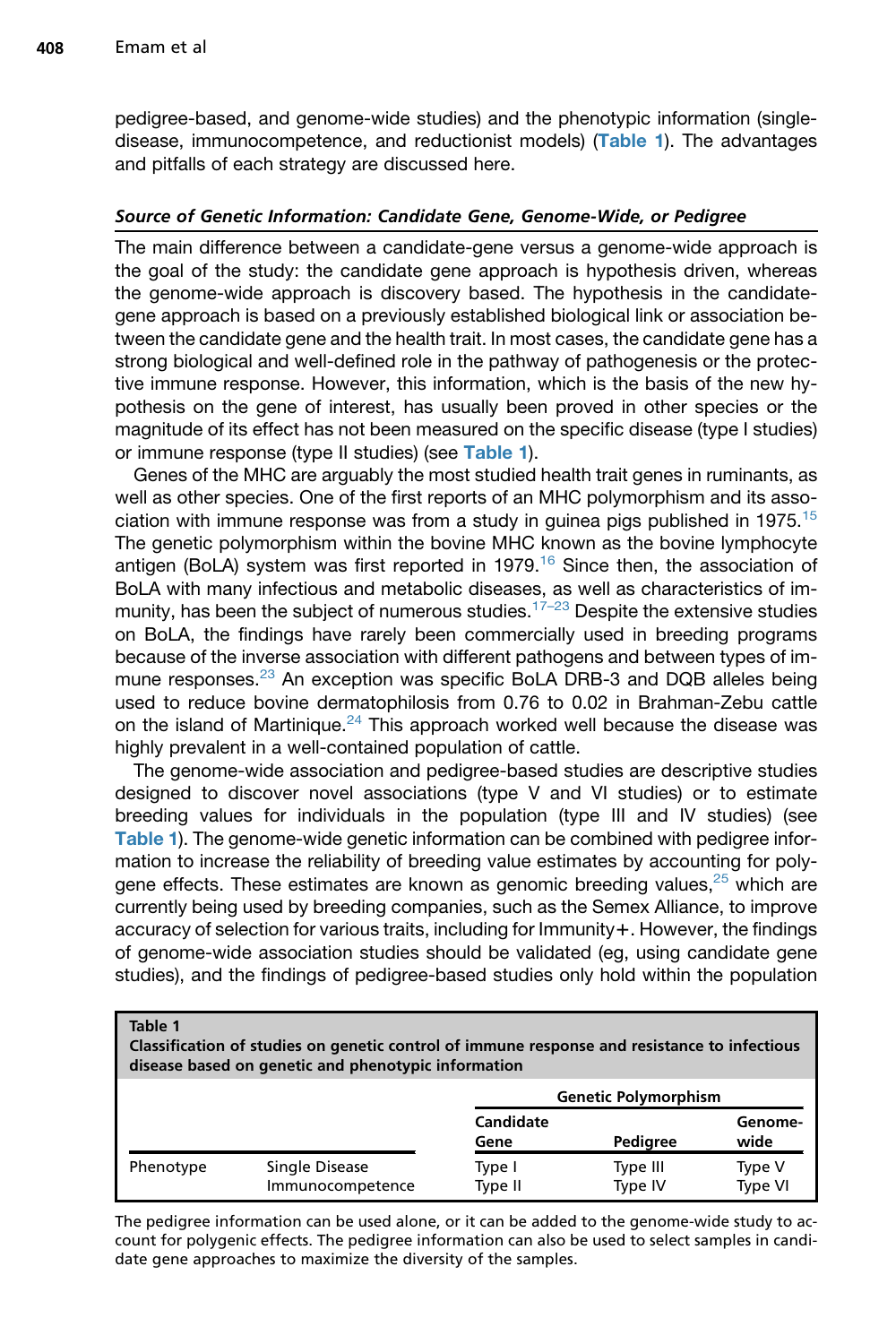or the breed of the studied population, depending on the structure of the sample population.[26](#page-16-0)

In genetic association studies, single nucleotide polymorphisms (SNPs) have been the primary source of genetic information used to identify variation between individuals. Over the past decade, technological advances in sequencing and bioinformatics have provided other sources of genetic information, mainly structural polymorphisms at the genomic, epigenomic, and transcriptomic levels (Box 2).<sup>[27](#page-16-0)</sup> These structural variants are novel and remain expensive to detect. Therefore, the studies on ruminants using structural polymorphism are limited. Copy number variation (CNV) and splicing variants are two types of novel polymorphisms that have been reported in cattle, water buffalo. sheep, and goat. $28-31$  Studies on the association of the structural variants mentioned earlier with health traits in ruminants are rare. However, there is a limited number of reports on the association of CNVs with bovine clinical mastitis, somatic cell score, and resistance to gastrointestinal nematodes in cattle and resistance to retroviral infection in sheep. $32-35$  The methods to detect structural variants and the challenges in their application in breeding have been reviewed by Bickhart and Liu.<sup>36</sup>

## Source of Phenotypic Information: Single Disease or Immunocompetence

In the single-disease approach, the goal is to identify alleles (type I studies) or to estimate genetic variance components (type III and V studies) by comparing animals classified as resistant, resilient, or tolerant to a disease or syndrome following infection (natural or experimental challenge) with animals classified as susceptible. Any type of investigation of the genetic regulation of immune response and disease resistance needs a large sample size. The sample size required to achieve adequate statistical power can be ambiguously estimated using the predicted number of quantitative trait loci (QTLs) that control the trait, minor allele frequency of QTLs, the threshold to detect  $QTL$  effects, effective population size, and estimated environmental effects.  $37,38$ Although environmental effects can be controlled or removed in experimental challenges, this type of study in large ruminants (ie, to investigate the genetic control of disease resistance) is less feasible because of the space needed for the containment facility and the high cost to study a large sample population. These limitations have led some researchers to choose case-control studies following natural infection as the most feasible approach to study the genetic control of health traits in ruminants.<sup>[39](#page-17-0)</sup> The most critical step in case-control studies is to accurately define the phenotype and assign the samples to the appropriate class. During natural infections, the time of occurrence of the infection, the dose of infection, and any prior exposure to the pathogen are often unknown factors. Therefore, animals might be classified

#### Box 2

#### Novel sources of genetic variation

Copy number variation (CNV). CNV is a type of structural variation defined as a segment of DNA (more than 1 kb) with more than 1 copy in the genome. These segments have undergone inversion, deletion, or duplication mutations, but the sequences of these segments are very similar to each other. These segments are called copy number polymorphism when their frequency in the population is more than  $1\%$ .<sup>[145](#page-23-0)</sup>

Spicing variants. During messenger RNA (mRNA) maturation, intron segments are removed from pre-mRNA, and exons are joined together. Through this process, alternative combination of exons and residues of introns can result in different variants of a mature mRNA, called splicing variants. The association of splicing variants and mastitis has been reported in cattle.[146,147](#page-23-0)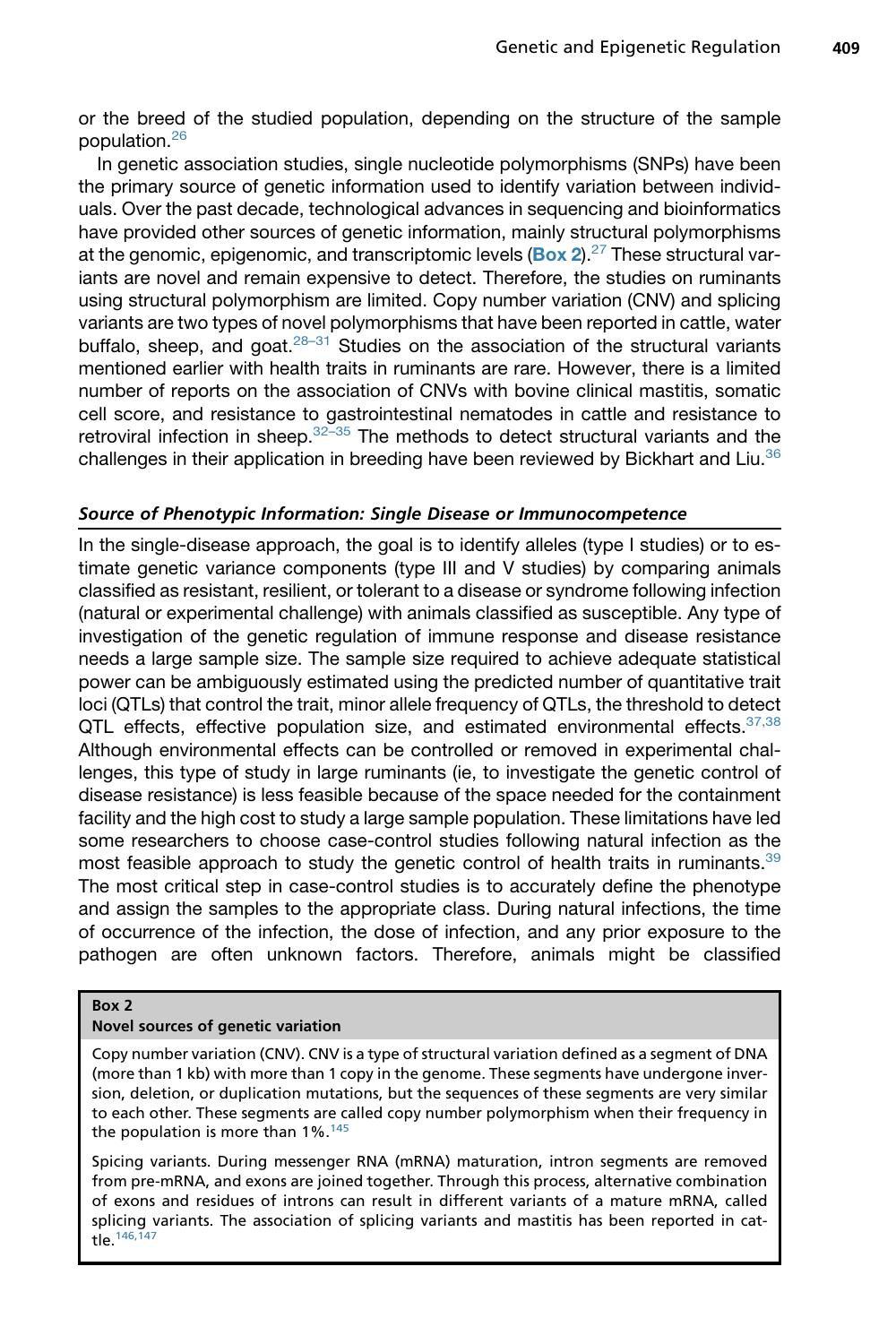<span id="page-5-0"></span>incorrectly. For instance, one individual might be classified as resistant but was not exposed to the pathogen, or the animal might have been previously exposed and developed immunologic memory. These types of errors can potentially introduce prominent experimental "noise," resulting in an inability to detect QTLs with small effects or rare alleles. However, when the mortality of a disease is very high (eg, highly pathogenetic avian influenza) or the genetic defect is lethal (eg, bovine leukocyte adhesion deficiency [BLAD]) the study noise does not obscure identifying cases and controls. Therefore, identification of genetic regulation at the level of causal mutation is feasible. For instance, BLAD was found to be caused by a mutation on the cluster of differentiation (CD) 18 gene that encodes an adhesion molecule ( $\beta$ 2 integrin) on the leukocytes surface causing major defect in phagocytosis, chemotactic response, and other normal functions of neutrophils.<sup>[40](#page-17-0)</sup> In investigating the genetic regulation of diseases with lower mortality or morbidity rate, the study noise must be carefully considered in case-control studies and modified designs are being proposed for com-plex diseases, such as bovine mastitis.<sup>[41](#page-17-0)</sup>

Genetic regulation of resistance to complex diseases, such as clinical and subclinical mastitis, Johne disease, lameness, calf diarrhea, bovine leukosis, bovine tuberculosis, and helminth infestations, are the subject of numerous investigations by using the single-disease approach. The heritabilities of these traits are low compared with production and immune response traits (Table 2). Therefore, the genetic gain will be slow depending on selection intensity.<sup>[42](#page-17-0)</sup>

| Table 2<br>Heritabilities of health traits in cattle                        |                     |                                                                               |  |  |  |  |
|-----------------------------------------------------------------------------|---------------------|-------------------------------------------------------------------------------|--|--|--|--|
| <b>Health Trait</b>                                                         | <b>Heritability</b> | <b>References</b>                                                             |  |  |  |  |
| Disease Resistance                                                          |                     |                                                                               |  |  |  |  |
| <b>Clinical mastitis</b>                                                    | $0.02 - 0.04$       | Govignon-Gion et al, <sup>148</sup> 2016;<br>Koeck et al, <sup>149</sup> 2014 |  |  |  |  |
| Subclinical mastitis                                                        | $0.04 - 0.06$       | Narayana et al, 150 2018                                                      |  |  |  |  |
| Johne disease                                                               | $0.04 - 0.06$       | Brito et al, <sup>151</sup> 2018;<br>Kirkpatrick & Lett, 152 2018             |  |  |  |  |
| Lameness                                                                    | $0.01 - 0.09$       | Chapinal et al, <sup>153</sup> 2013;<br>Koeck et al, <sup>149</sup> 2014      |  |  |  |  |
| <b>Bovine leukosis</b>                                                      | 0.08                | Abdalla et al, 154 2013                                                       |  |  |  |  |
| <b>Bovine tuberculosis</b>                                                  | 0.10                | Raphaka et al, 51 2018                                                        |  |  |  |  |
| Nematode infestation                                                        | $0.06 - 0.23$       | Passafaro et al, 155 2015                                                     |  |  |  |  |
| Immunocompetence                                                            |                     |                                                                               |  |  |  |  |
| Cell-mediated immune response                                               | 0.18                | Mallard et al, <sup>156</sup> 2018                                            |  |  |  |  |
| Natural antibody                                                            | $0.27 - 0.31$       | de Klerk et al, 65 2018                                                       |  |  |  |  |
| Specific antibody response                                                  | 0.46                | Emam et al, 157 2014                                                          |  |  |  |  |
| <b>Cellular Traits</b>                                                      |                     |                                                                               |  |  |  |  |
| Percentage of CD4+ lymphocytes                                              | 0.46                | Denholm et al, <sup>73</sup> 2017                                             |  |  |  |  |
| Percentage of CD8+ lymphocytes                                              | 0.41                | Denholm et al, <sup>73</sup> 2017                                             |  |  |  |  |
| Percentages of monocytes                                                    | 0.15                | Denholm et al, <sup>73</sup> 2017                                             |  |  |  |  |
| Percentages of monocytes                                                    | 0.42                | Denholm et al, <sup>73</sup> 2017                                             |  |  |  |  |
| In vitro nitric oxide response of<br>bovine monocyte-derived<br>macrophages | 0.78                | Emam et al $^{75}$                                                            |  |  |  |  |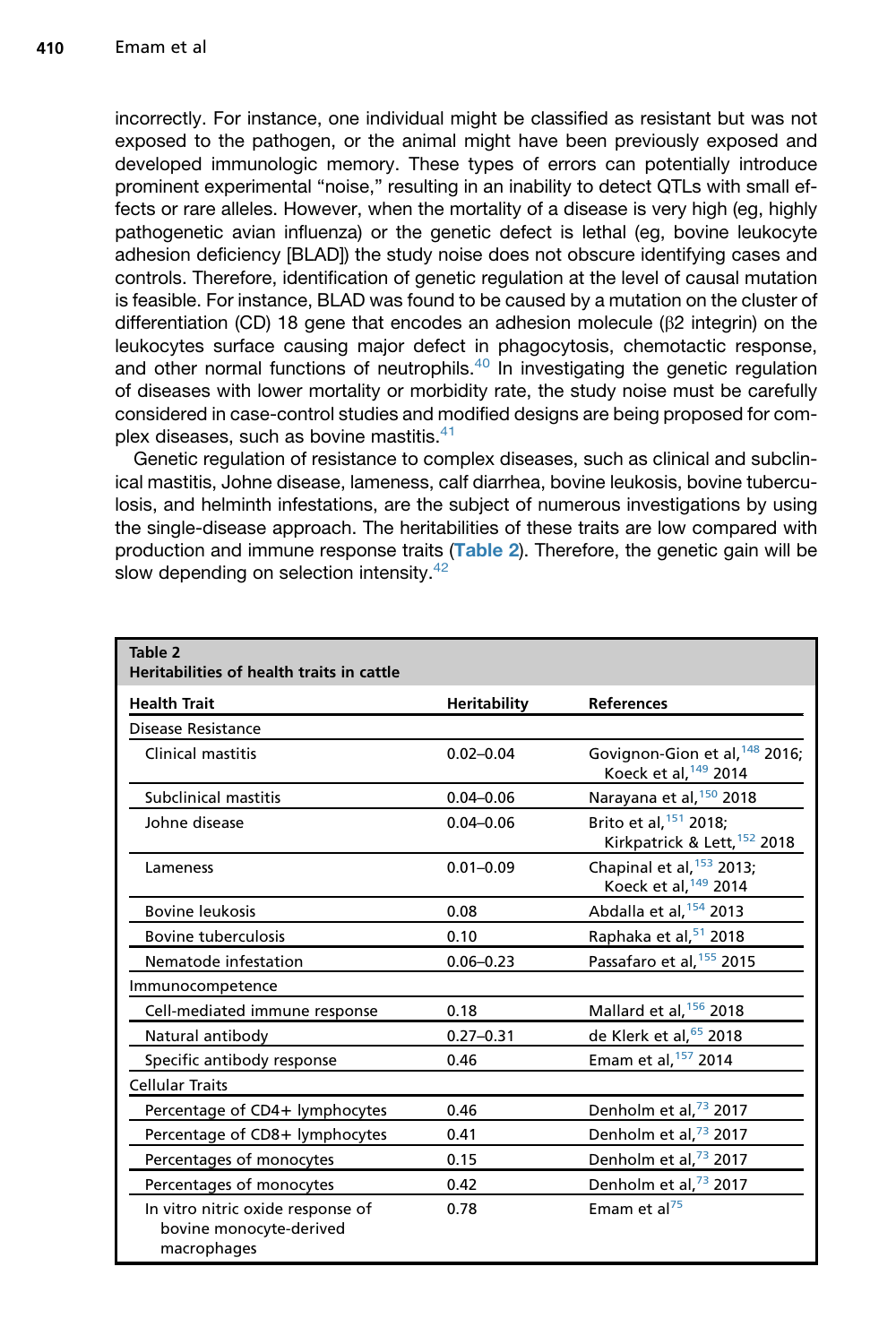Additional challenges to the single-disease approach, as well as other approaches to selecting for health, are introduced by the possibility of negative genetic correlations in resistance to 2 pathogens, even those causing the same disease (eg, the many diverse pathogens that cause bovine mastitis or pneumonia), or negative associations between resistance to a pathogen and important production traits. Mahmoud and colleagues<sup>[43](#page-17-0)</sup> investigated the genetic correlation between 9 calf and 14 cow pathogens/diseases. In addition to a strong favorable correlation between resistance to the most common causal agents of mastitis (*Escherichia coli* and *Staphylococcus aureus*), they also reported negative correlations between rotavirus and chorioptic scabies, and between *E coli* and daily weight gain in calves.<sup>[43](#page-17-0)</sup> Rupp and colleagues<sup>[23](#page-16-0)</sup> reported similar negative associations in relation to mastitis, somatic cell count, and immune response traits. However, other studies have not shown these negative associa-tions.<sup>[44–46](#page-17-0)</sup> For example, breeding for enhanced immunity in cattle has not been associated with any notable negative impact on production, growth, or reproduction.  $47-50$ This lack of association may be caused by overall better health minimizing any decreases in feed intake caused by illness or beneficial shared genes that control a range of fitness traits.

It is possible to define customized breeding programs to increase genetic resistance to disease by combining epidemiologic data on the common pathogens in any geographic location with the results of single-disease approaches. Bovine tuberculosis (bTB) is a significant threat to the cattle industry globally and a distressing problem in the United Kingdom, where the carrier of the pathogen, badgers, are pro-tected by law. Nonetheless, Raphaka and colleagues<sup>[51](#page-18-0)</sup> predicted that the risk of transmission of bTB between the herd mates can be reduced by 50% in 6 generations by selecting the top 25% of bTB-resistant sires (heritability of 0.1). Improving resistance to subclinical mastitis by reducing the somatic cell score in dairy cows has been used for decades. In addition, Scandinavian countries have been selecting for improved resistance to clinical mastitis, and more recently this has been added in Canada and the United States as other examples of the commercially available programs to improve health in dairy cattle.<sup>[26](#page-16-0)</sup> In March 2016, Zoetis Inc introduced a Wellness Trait Index (WT\$) on their Bovine Clarifide Plus SNP chip into the United States as part of their genomics program. The index includes genomic information on combined health traits, including mastitis, retained placenta, metritis, displaced abomasum, ketosis, lameness, and polled. In Canada, the Canadian Dairy Network offers a similar com-bined health index.<sup>[52](#page-18-0)</sup> The limitation of these indices relates to the accuracy of disease event recording and the low heritability of these traits. In 2018, the Semex Alliance began to offer a genomics test for immunocompetence as part of their Elevate program. Rather than being based on lowly heritable clinical scoring data, the genomics test for immunity is based on direct measurements of the more highly heritable information on both antibody-mediated and cell-mediated immune responses, which control responses to a wide range of bacterial and viral pathogens.

Improvement of immunocompetence (also known as overall immune responsiveness) is another approach to increase resistance against infectious diseases. The rationale behind the immunocompetence approach is the beneficial direct link between the type and magnitude of an immune response with protection of the host. This approach makes sense because the immune system is the body's defense against infectious disease and cancer. The idea of selection based on immune response traits dates back to Biozzi and colleagues $53$  in 1972 and the mouse model they generated. These mice are currently known as the ABH strain.<sup>[54](#page-18-0)</sup> Biozzi selected these mice for many generations for increased antibody and decreased cellular responses to investigate the genetic regulation of susceptibility and resistance to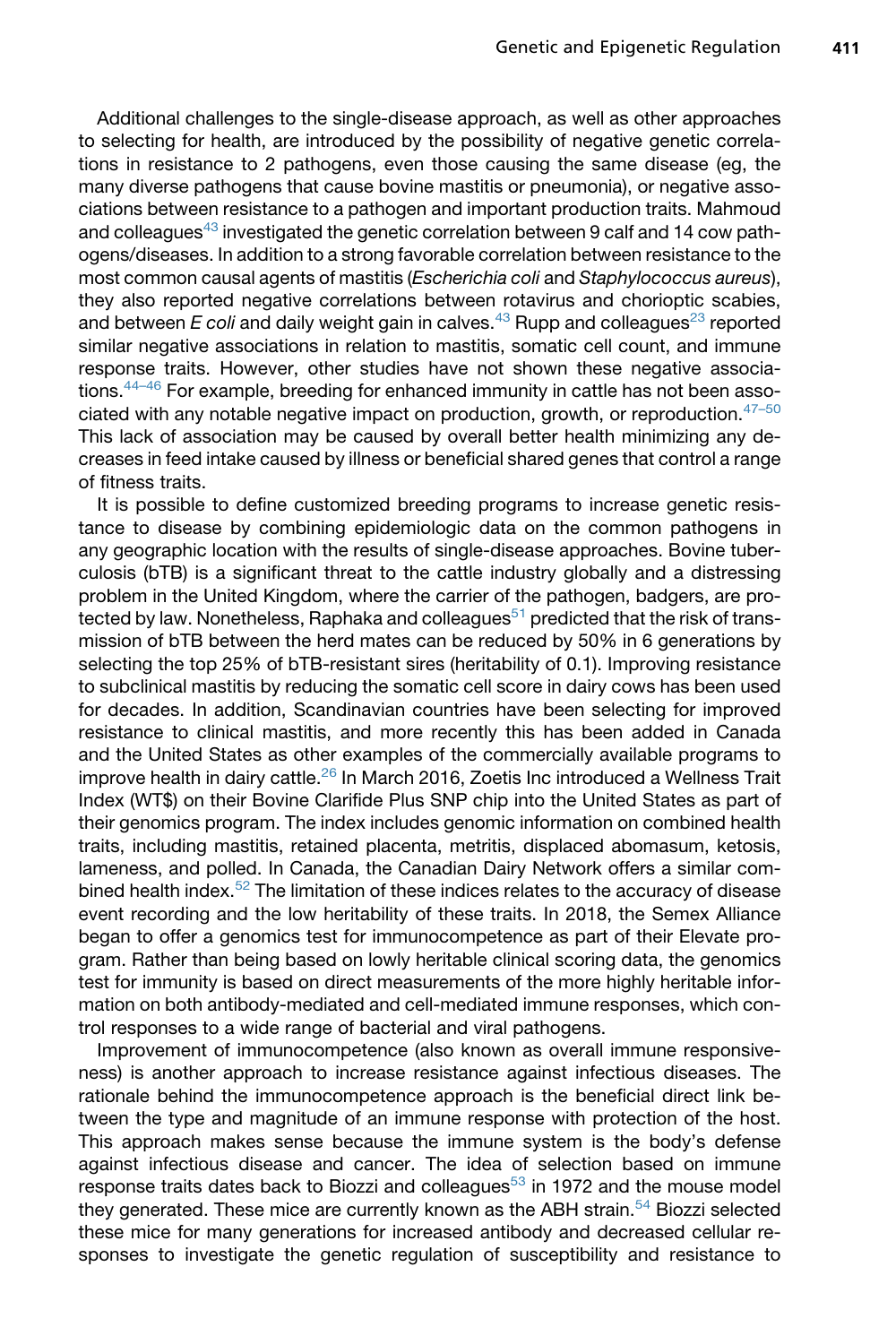infectious diseases. In livestock, the idea was first introduced in the late twentieth century and continued research led to the first commercially available health index for dairy cattle in 2013, based on their immunocompetence.<sup>[6](#page-15-0)</sup> Improving the overall immune responsiveness provides the opportunity for resistance to a broad range of pathogens when heritable, well-balanced, and broad-based aspects of immunity are contained within the selection index. Simultaneously, responses to vaccines have been reported to improve, and, in ruminants, their colostrum contains higher amounts of immunoglobulin (Ig) to protect their newborns.  $48,6,55$  Cows classified as having superior immunocompetence have a lower occurrence of various diseases, such as mastitis, metritis, and pneumonia.<sup>[6](#page-15-0)</sup> This finding is true both in research and commercial application. $56$  Also, as mentioned earlier, this approach has not been found to adversely affect production or reproductive traits of dairy cattle.<sup>[56,57](#page-18-0)</sup>

The main challenge in the immunocompetence approach is to develop methods to measure immune responses that can reflect the overall performance of this complex system. The immune system is composed of an integrated network of innate and adaptive immune responses. The antibody-mediated and cell-mediated immune responses are the effector mechanisms of the adaptive immune system. Measuring serum antibody as the indicator of antibody-mediated immune response is accurate, inexpensive, and technically simple. However, defining an index to measure antibodymediated and cell-mediated immune responses, as well as capture innate cellular responses, is much more challenging. The cell-mediated response can be evaluated by measuring T-cell cytotoxicity, interferon- $\gamma$ , delayed-type hypersensitivity (DTH), or other measures of T-cell effector functions.[58,59](#page-18-0) Although there are various methods to capture these T-cell responses, they are generally not as simple, cost-effective, or as accurate as measuring antibody. One of the advantages of measuring DTH is that it involves a variety of important leukocyte populations (neutrophils, macrophages, dendritic cells, and natural killer cells) from the innate system, as well as T and B lymphocytes from the adaptive immune system that are involved in mounting the DTH response. $60$  Not surprisingly, the genetic control of this response is complex and involves many genes on various chromosome. The results of genome-wide association studies of serum antibody and DTH responses in dairy cattle show the differences in the genetic control of these two responses. Two major QTLs on chromosomes 21 and 23 are associated with antibody response to a type II antigen, whereas associations of SNPs with DTH are scattered over the entire bovine genome. Both traits are under polygenic control, but the nature of that control differs. To date, studies indicate that the heritability of antibody-mediated response is about 2-fold larger than the heritability of DTH response in dairy Holsteins<sup>[58](#page-18-0)</sup> (see [Table 2](#page-5-0)). This difference may simply be caused by the large number of leukocyte populations involved in DTH or the difficulty of accurately measuring this response in vivo. Nonetheless, the heritability estimates for both of these immune response traits are moderately high at 0.18 to 0.46, which is more than those for clinical scores of diseases. This difference is partly caused by the immune system directly controlling host defense and disease outcome, whereas clinical scores are an indirect indicator of the host response. For this reason, in 1999 Wilkie and Mallard<sup>[61](#page-18-0)</sup> proposed that heritable adaptive immune responses measured after exposure to carefully selected nonpathogenic antigens can reflect general immunocompetence and be used in a selection index based on esti-mated breeding values to improve animal health ([Fig. 1](#page-8-0)). From a technical point of view, this method is similar to a highly controlled experimental challenge because the background response, the dose of antigen, and the time duration from exposure to the test antigens to sample collection are fully controlled. Moreover, the added benefit of this test method compared with an experimental disease challenge is that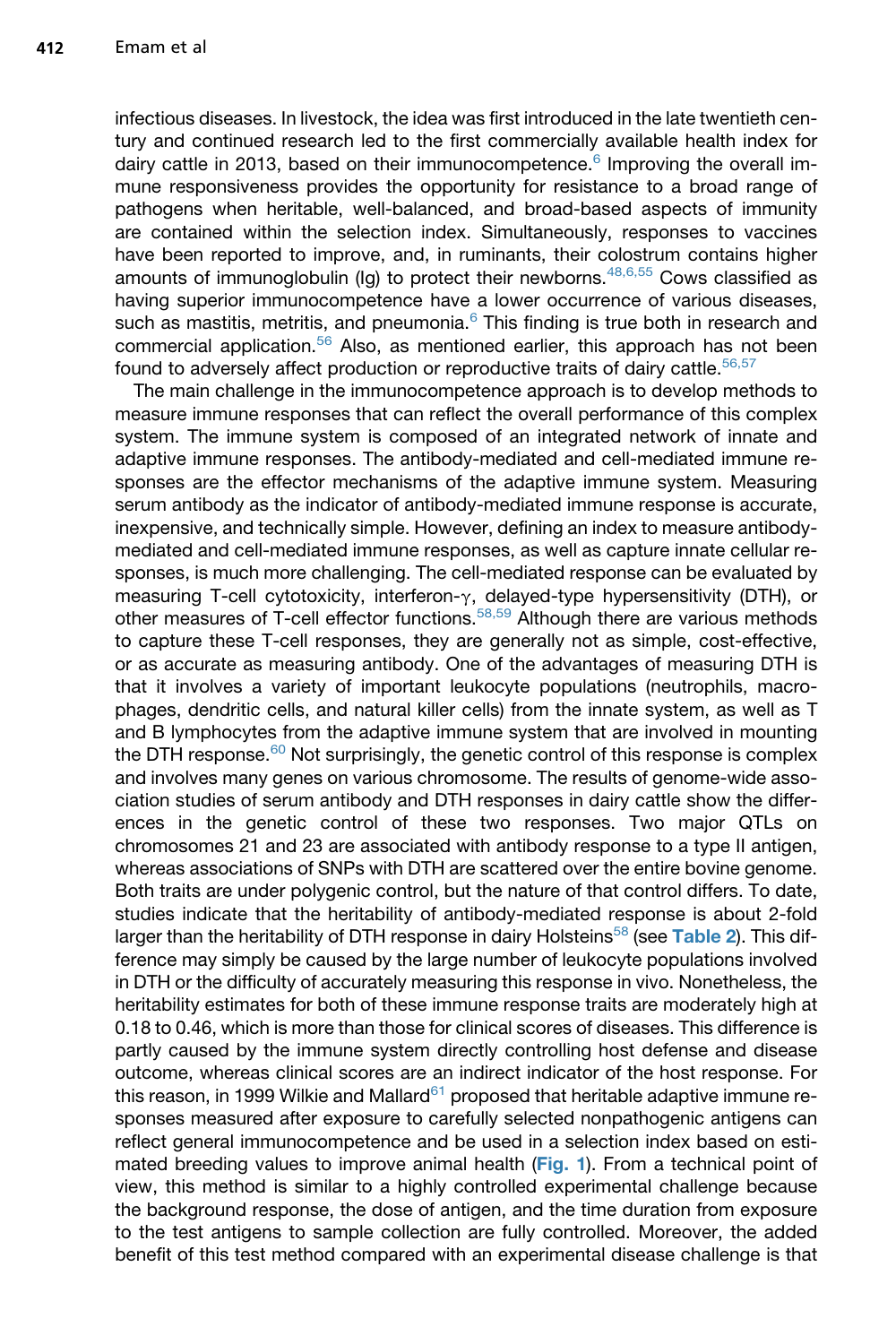<span id="page-8-0"></span>

Fig. 1. In 1999, Wilkie and Mallard<sup>61</sup> proposed that the overall performance of the immune system (phenotype [P]) is shaped by adaptive immune responses, including cell-mediated immune responses and antibody-mediated immune responses. Because innate responses initiate adaptive immune responses, adaptive immune responses can reflect the performance of innate defenses. Furthermore, all of these responses are coded by immune response genes in the host genome that can be influenced by the epigenome. (Adapted from Wilkie B, Mallard B. Selection for high immune response: an alternative approach to animal health maintenance? Vet Immunol Immunopathol. 1999;72(1-2):231-235. [http://](http://www.ncbi.nlm.nih.gov/pubmed/10614513) [www.ncbi.nlm.nih.gov/pubmed/10614513](http://www.ncbi.nlm.nih.gov/pubmed/10614513); with permission.)

there is no need for a containment facility because of the nonpathogenic characteristics of the test antigens. $62$  These controlled factors result in high heritability of these health traits (see [Table 2](#page-5-0)).

Measuring innate host defense can be more challenging than adaptive immune responses because of their varied mechanisms of action, broad specificity, and assorted tissue locations. Measuring innate cellular responses in vivo is very difficult, except for some limited measures in birds (eg, measuring macrophage phagocytosis using carbon clearance test). <sup>[63,64](#page-18-0)</sup> In contrast, humoral innate responses, such as natural antibodies (NAbs), are simpler to measure, and their roles in disease resistance have been well studied in ruminants. NAbs, produced mainly from B1 lymphocytes, are present in the body before exposure to any foreign antigens and are classified as one of the humoral innate responses.<sup>[65](#page-19-0)</sup> NAb provides one of the first barriers to infection. Binding to the pathogen, activating the complement system, and facilitating phagocytosis are the effector mechanisms that are mediated by NAb. $^{66}$  $^{66}$  $^{66}$  Studies on the genetic regulation of IgM and IgG NAbs have shown these as heritability traits in dairy cattle (see [Table 2](#page-5-0)). The genes that control specific adaptive antibody responses versus NAb differ, indicating that these are distinct traits, each making unique contributions to defense of the host.<sup>65,67</sup>

# Reductionist models

As mentioned previously, disease pathogenesis is the outcome of a highly complex set of interactions between host, pathogen, and environment. An alternative method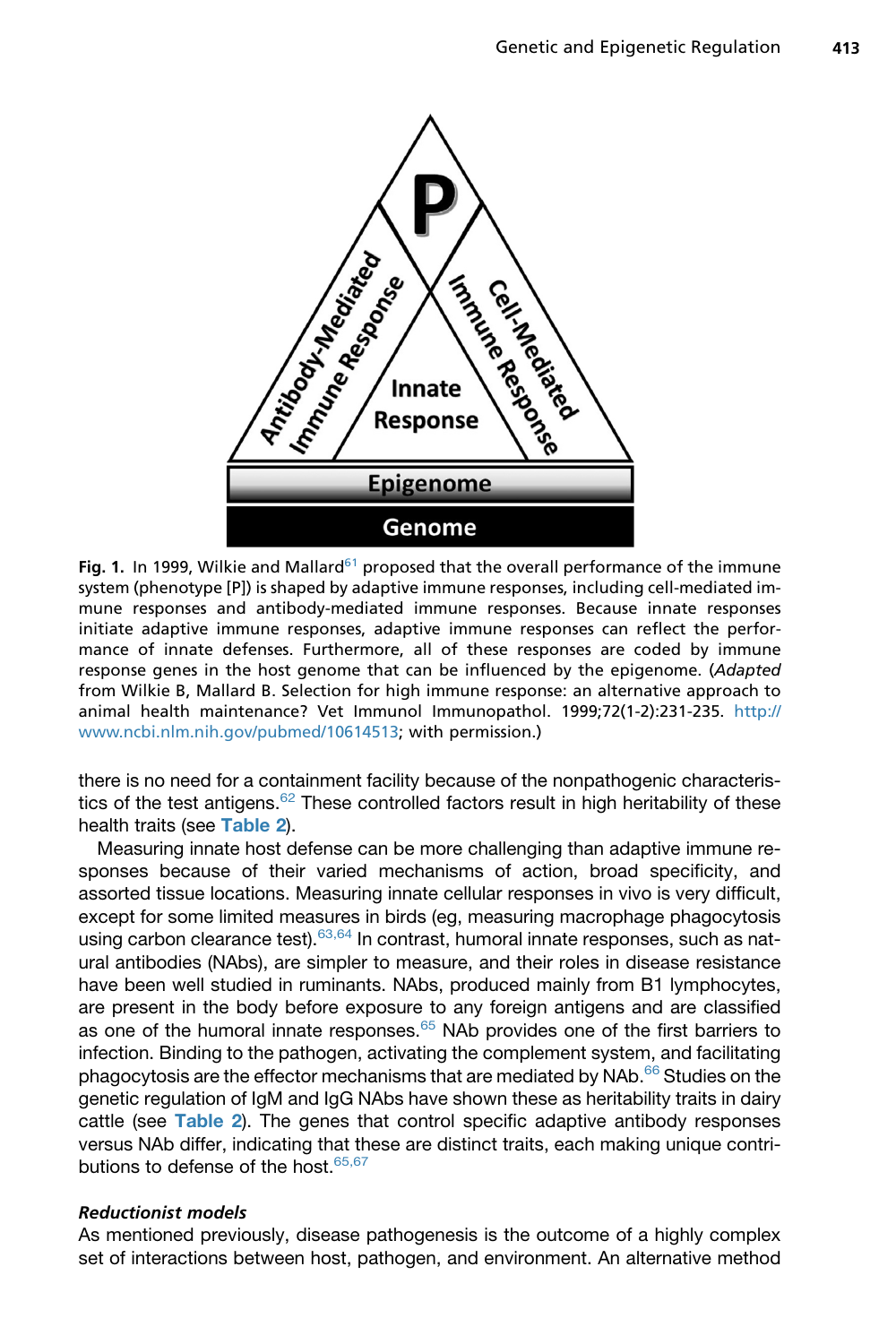to scrutinize these complex interactions is to simplify the main interaction network into subsystems that can be examined in detail using in vitro methods. In any subsystems, genetic control requires the contribution of a smaller number of genes. These genes and their mechanisms of action can, in some cases, be studied in fully controlled in vitro environments in which infectious dose and virulence of the pathogen are set by the investigator. $68$  Therefore, the chance of detecting QTLs with smaller effects or discovering causal mutations is higher than with other approaches. The other advantage of the reductionist model is the smaller sample size needed for these types of studies.<sup>[37](#page-17-0)</sup> The downside of using reductionist models to study the complexity of disease resistance is that focusing on a single subsystem in vitro might be misleading. These in vitro models may not represent the in vivo condition, or their effect on the in vivo system might be small. Therefore, the results of the reductionist models should subsequently be evaluated on the in vivo outcome of host-pathogen-environment interactions.

The reductionist concept to study the genetic control of disease resistance was first introduced in 2009 by Ko and colleagues $^{69}$  $^{69}$  $^{69}$  and later was reviewed in a 2014 publication entitled "The Marriage of Quantitative Genetics and Cell Biology: A Novel Screening Approach Reveals People Have Genetically Encoded Variation in Microtubule Stability."[68](#page-19-0) Dennis Ko and his colleagues have developed an in vitro model, called high-throughput human in vitro susceptibility testing (Hi-HOST), to screen the response of B lymphocytes followed by a genome-wide association study to investigate host-pathogen interactions. Using the Hi-HOST model, in 2017 they discovered an association between *VAC14*, a gene responsible in the metabolism of phosphoinositide, and resistance to *Salmonella enterica* serovar Typhi.<sup>[70](#page-19-0)</sup> In 2018, an independent study on an African population found the association of the same gene with bacter-emia in children.<sup>[71,72](#page-19-0)</sup> These findings represent the potential of the reductionist approach to reveal the genetics rules in resistance to infectious disease.

In dairy cows, the genetic regulation of blood leukocyte proportions was first re-ported by Denholm and colleagues<sup>[73](#page-19-0)</sup> in 2017, who found the heritability of the percentage of cells from the myeloid and lymphoid lineage in bovine blood ranged from 0.18 to 0.81. However, the researchers did not find any significant associations between these cellular proportions and the infectious diseases they examined.<sup>[73](#page-19-0)</sup> Emam and  $colleagues<sup>74</sup>$  $colleagues<sup>74</sup>$  $colleagues<sup>74</sup>$  studied the effect of host genetics on the function of bovine monocyte-derived macrophages (MDMs) in response to *E coli* and *S aureus*, using a cellular immunogenomic approach in 2018. Using a highly controlled in vitro culture system, they showed a pedigree-based heritability of 0.776 for in vitro nitric oxide production by MDMs against *E coli*. [75](#page-19-0) The genome-wide association study on this cellular trait revealed the association of 8 SNPs on chromosome 4, 5, 6, 9, and 27 describing 78% of the phenotypic variation.<sup>[76](#page-19-0)</sup>

Results from reductionist models should be confirmed using other experimental systems. These confirmatory studies can be association studies in an independent population or investigation using genome editing or other appropriate technologies. Inducing disease resistance in ruminants using gene editing has previously been reported. Resistance to *S aureus* in a transgenic cow expressing lysostaphin in epithelial cells of the mammary gland is an example of this approach.<sup>[77](#page-19-0)</sup> At present, new technologies with high efficiency and accuracy in inserting, deleting, or substituting single nucleotides are available. Clustered regularly interspaced short palindromic repeats– associated protein 9 (CRISPR/Cas9) is a tool to edit a specific sequence of the genome with single nucleotide accuracy. Some research groups have reported the successful application of this method in cattle. However, the publications are yet to come because of the long generation interval in cattle and the novelty of the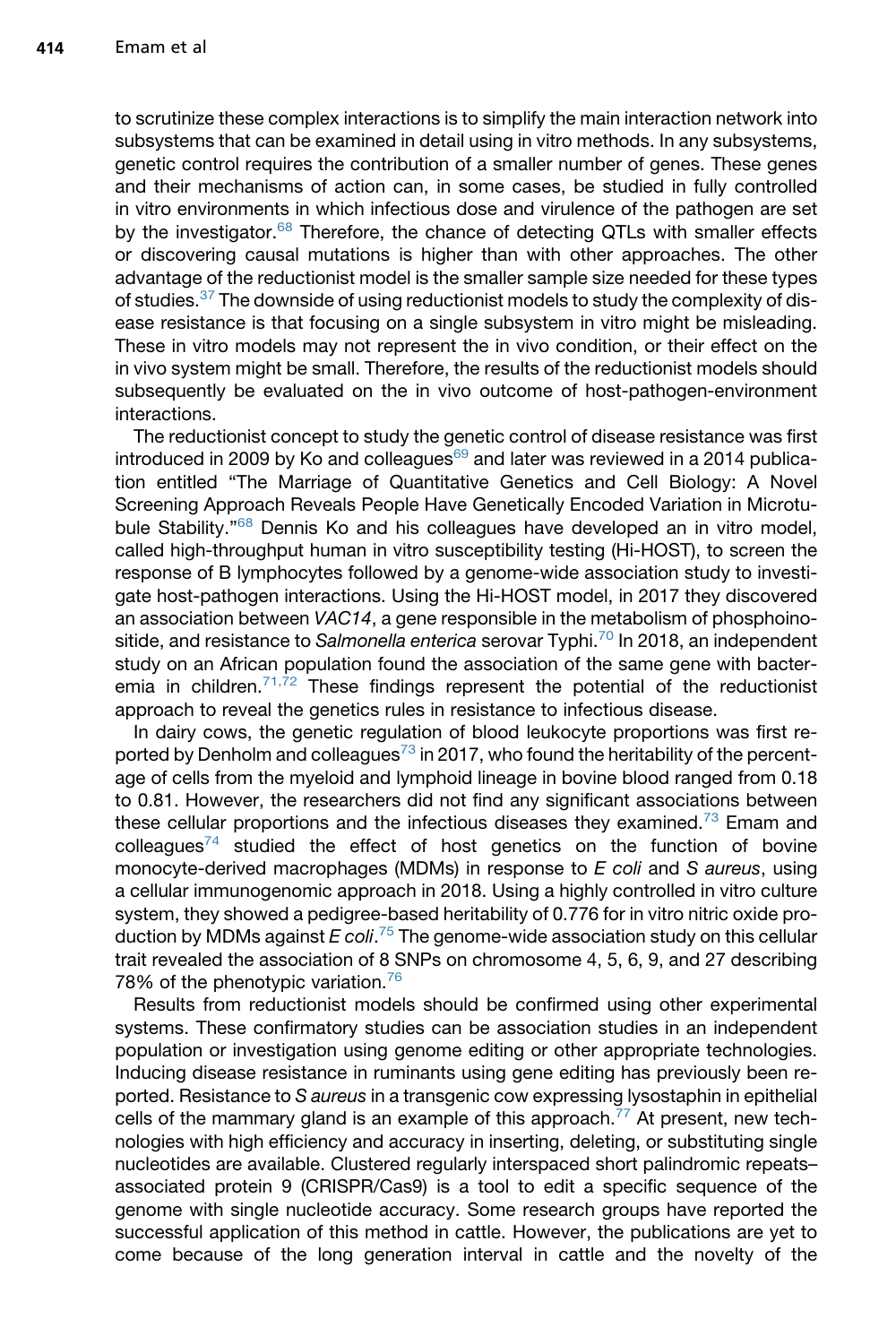technology.<sup>[78](#page-19-0)</sup> The reductionist models in conjunction with genome editing methods will likely provide the foundation of genetically resistant ruminants in future.

## EPIGENETIC CONTROL OF THE IMMUNE SYSTEM IN DOMESTICATED RUMINANTS

Epigenetics is defined as the control of gene expression by mechanisms that do not change the underlying DNA sequence.<sup>[79,80](#page-19-0)</sup> The epigenome can be influenced by environmental factors, including diet, stress, hormones, pathogens, toxins, and drugs, resulting in both permanent and reversible changes to gene expression. The epigenome encompasses all epigenetic modifications, including DNA methylation, histone modifications, and microRNA (miRNA) regulation, which are among the major regulatory elements that dictate chromatin accessibility and gene transcription. The immune system is dynamic and possesses the ability to respond to infection and other stressors while also regulating its own response. Epigenetic modifications regulate gene expression, which drives adaptive and innate immune cell phenotypes, establishing cell memory, cell polarization, and regulation of the im-mune response.<sup>[81](#page-19-0)</sup>

## DNA Methylation

The DNA methylome of the ruminant immune system is influenced by species,  $82$  tissue and immune cell types,  $83-91$  disease state,  $85,92$  stimulation,  $93$  age,  $94$  and physiologic event.<sup>83,87,88,93,95–97</sup> Studies investigating the DNA methylation levels and profiles of immune response genes have been performed on immune-associated tissues, [89](#page-20-0) specific immune cells,  $85,97-99$  as well as other non–immune-related tissues  $83,86,87,100$  in domesticated ruminants species. Studies investigating DNA methylation and the im-mune system have reported on both the methylation of individual cytokine genes<sup>[93,99](#page-20-0)</sup> and the global DNA methylome. $98$  In cattle, CD4+ T-cell polarization depends on expression and secretion of cytokine genes including IFN $\gamma$  and IL4. Expression and secretion of cytokines by isolated CD4+ T cells showed decreased DNA methylation at the promoter regions of IFN $\gamma$  and IL4.<sup>[93,99](#page-20-0)</sup> In addition, differential DNA methylation was observed at transcription factors GATA3 and RORC in alveolar macrophages of cattle infected with *Mycobacterium bovis*. [98](#page-20-0) In agreement with this observation, examination of MHC-I revealed that DNA methylation of MHC-associated CpG islands are associated with downregulation of MHC-I.<sup>[101](#page-21-0)</sup>

Differentially methylated regions (DMRs) have been identified in cattle using global methylation analysis technologies on different types of immune cells, which are sum-marized in [Table 3](#page-11-0).<sup>[82,85,94,97,98](#page-20-0)</sup> Evaluation of global DNA methylation can reveal re-<br>gions of the genome that change in response to a treatment, or that change in a gions of the genome that change in response to a treatment, or that change in a tissue-specific manner. DMRs can differ depending on factors such as the tissue type, comparison of treatments, environmental impacts, and infection. As such, care must be taken when choosing the type of tissue or cell type isolated for DNA methylation analysis. Furthermore, the time of sample collection could affect the pres-ence of DNA methylation or intermediary DNA methylation.<sup>[85](#page-20-0)</sup> Age and diet are also well-known factors that affect global DNA methylation and therefore DMRs[.88,90,91,94](#page-20-0) Examination of global DNA methylation in non-–immune-related tissues showed an association between decreased DNA methylation at immunerelated genes, including TLR4, and increased chromatin accessibility and gene expression in cattle that were fed high-concentrate diets compared with their counterparts that were fed a low-concentrate diet. $95$  Overall DNA methylation is associated with transcriptional regulation in ruminants and thus can influence immune cell phenotype and function.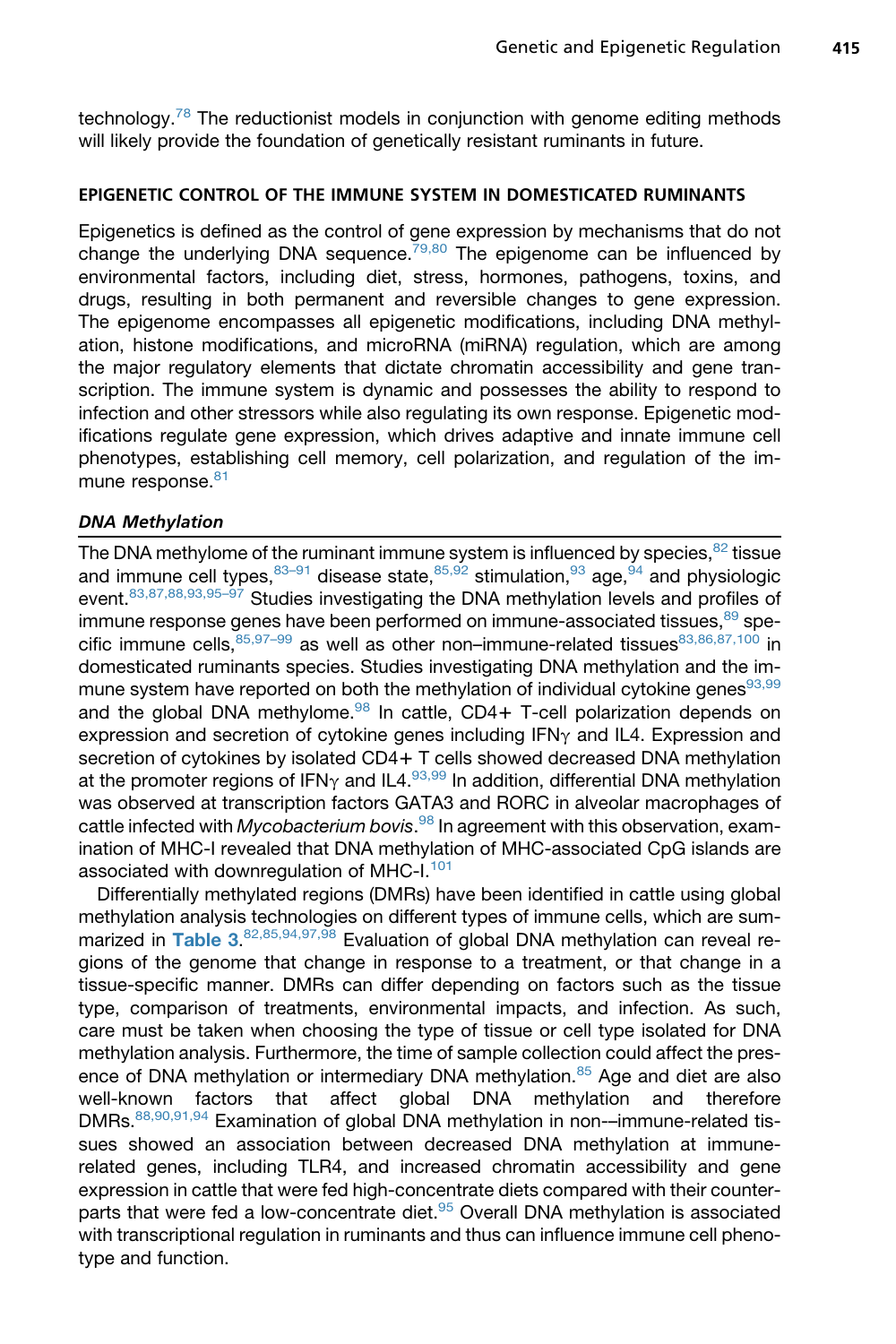<span id="page-11-0"></span>

| Table 3<br>Summary of global DNA methylation studies in dairy cattle |                                                       |                                                                                         |                                                                                                         |                                          |  |  |
|----------------------------------------------------------------------|-------------------------------------------------------|-----------------------------------------------------------------------------------------|---------------------------------------------------------------------------------------------------------|------------------------------------------|--|--|
| <b>Cell Type</b>                                                     | Method                                                | Comparison                                                                              | Number of<br><b>DMRs</b>                                                                                | <b>References</b>                        |  |  |
| $CD4+T$<br>lymphocytes                                               | Reduced-<br>representation<br>bisulfite<br>sequencing | M bovis-infected<br>cattle vs<br>noninfected<br>cattle                                  | <b>765 DMR</b><br>infected vs<br>noninfected<br>cattle                                                  | Doherty<br>et al, $98$<br>2016           |  |  |
| Fibroblast                                                           | Reduced-<br>representation<br>bisulfite<br>sequencing | Difference between<br>5 mo and<br>16 mo of age<br>stimulated with<br>lipopolysaccharide | 14.094 DMR<br>(5065 gene<br>regions, 1117<br>promoters,<br>1057 gene<br>exons,<br>2891 gene<br>introns) | Korkmaz &<br>Kerr. <sup>94</sup><br>2017 |  |  |
| Peripheral<br>blood<br>mononuclear<br>cell                           | Whole-genome<br>MeDIP-seg                             | High milk yield and<br>average<br>milk yield                                            | 72 DMR high<br>vs average<br>milk vield<br>252 DMR herd<br>environment                                  | DeChow &<br>Liu. $97$<br>2018            |  |  |
| Alveolar<br>macrophage                                               | Whole-genome<br>bisulfite<br>sequencing               | M bovis-infected<br>cattle<br>vs noninfected                                            | 0 DMR between<br>infected and<br>noninfected                                                            | O'Doherty<br>et al, $85$<br>2019         |  |  |
| <b>Blood cells</b>                                                   | Reduced-<br>representation<br>bisulfite<br>sequencing | Creole cattle vs<br>Iberian breeds                                                      | 334 DMR                                                                                                 | Sevane<br>et al, $^{82}$<br>2019         |  |  |

Abbreviation: MeDIP-seq, methylated DNA immunoprecipitation sequencing.

# Histone Modifications

There are limited studies that report on histone modifications in domesticated ruminants, especially in the context of the immune response. Genome-wide assessment of the gene repressor marker, H3K27me3,<sup>[102](#page-21-0)</sup> in bovine peripheral blood lymphocytes identified that this epigenetic mark is predominantly found 2 kb upstream of transcrip-tion start sites (TSSs) and in introns.<sup>[103](#page-21-0)</sup> The presence of H3K27me3 at TSSs was generally associated with transcriptional repression for most genes.<sup>[103](#page-21-0)</sup> He and colleagues,[104](#page-21-0) investigated the impact of *S aureus* on H3K27me3 levels in blood mononuclear cells in cattle.[104](#page-21-0) Most H3K27me3 was found to be intergenic and 20 kb upstream of TSSs, suggesting it is associated with regulatory factors outside the pro-moter region, such as enhancers.<sup>[104](#page-21-0)</sup> There was a negative correlation between H3K27me3 and gene expression. In this case, the TSS was a key area of regulation for genes that function in immune-related processes in innate and adaptive immune responses when comparing cows with mastitis with healthy cows.<sup>[104](#page-21-0)</sup> More research is needed to better understand the regulatory role of histone modifications and the histone code in bovine species and how they relate to immunity and immune function.

# BOVINE COLOSTRUM AND MILK EXOSOMAL microRNAs

MicroRNAs are abundant in bovine colostrum and milk either free or enclosed within exosomes.<sup>105-107</sup> Notably, immune-related miRNAs are highly expressed in milk, particularly in colostrum, suggesting they are crucial for mammary gland immune regu-lation as well as promoting development of the calf gut mucosal immune system.<sup>[108](#page-21-0)</sup>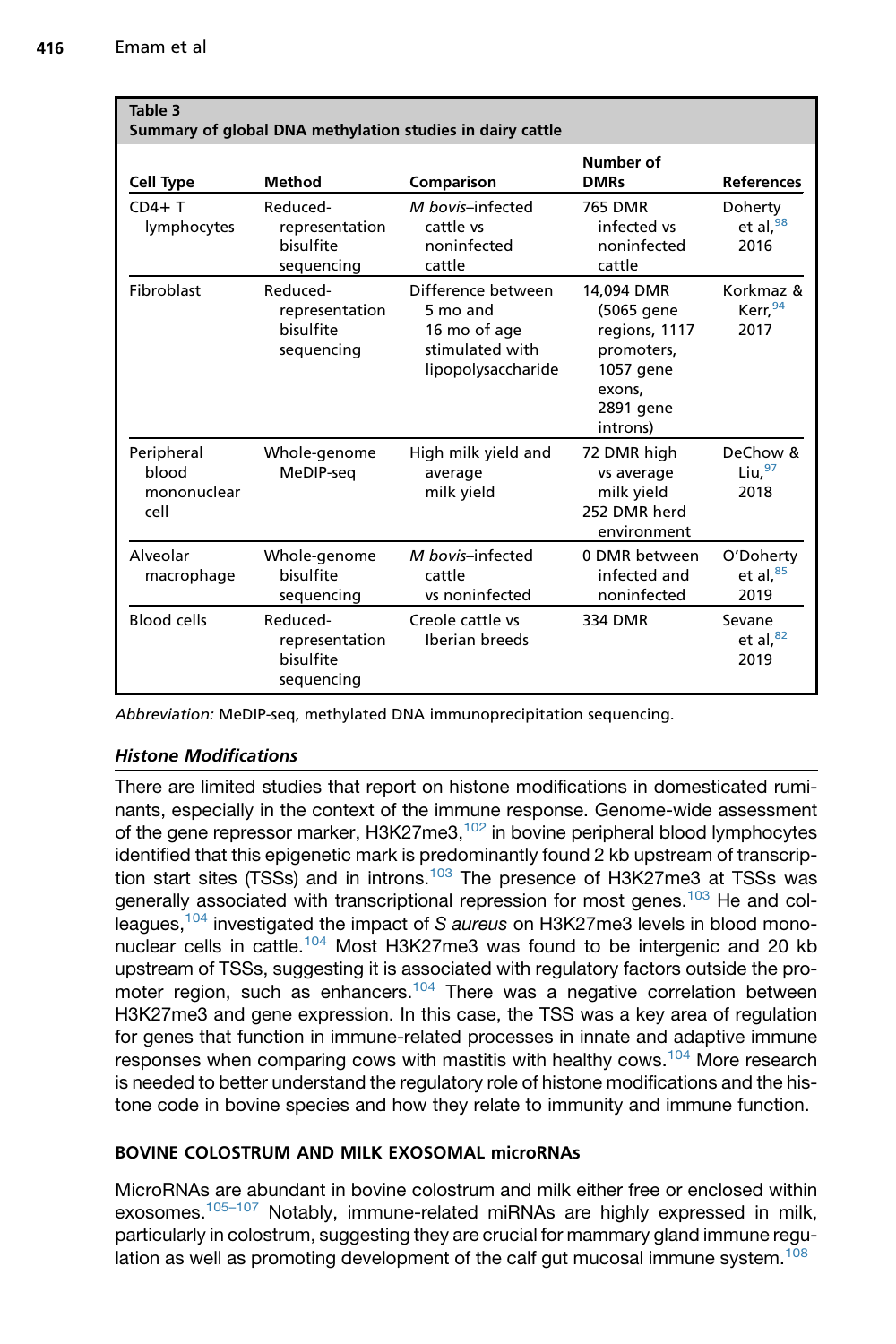Studies from the Mallard laboratory assessed the bioactivity of bovine colostrum and milk exosomes containing miRNA on gut health. Purified exosomes were noted to have typical phenotypic features similar to those in other body fluids<sup>[109](#page-21-0)</sup> based on size (20–100 nm) and protein markers essential for their interaction with host cells.<sup>[110,111](#page-21-0)</sup> Fluorescently labeled exosomes cocultured with human intestinal epithelial (Caco-2 cells) were taken up and visualized in the vicinity of the nucleus of cultured cells at 2 and 24 hours.<sup>[111](#page-21-0)</sup> Furthermore, colostrum and milk exosomes cocultured with Caco-2 cells were not only noncytotoxic but enhanced cell viability using methylthiazoletetrazolium (MTT) cell proliferation/viability assay. Although both colostrum and milk seem to support Caco-2 cell viability for up to 72 hours, MTT activity was significantly (*P*<.0001) higher in cells cocultured with milk compared with those with colostrum. Furthermore, differences in Caco-2 cells' metabolic activity cocultured with exosomes from cows with different immune response phenotypes was observed. Specifically, metabolic activity after coculture with colostrum and milk exosomes from high immune response cows was significantly greater than those with low immune response exosomes  $(P = .0198)$ . Of note, classification of those cows as high or low immune response was based on estimated breeding values using the patented High Immune Response (HIR) technology. Viability of Caco-2 cells cocultured with either colostrum or milk exosomes from high immune responder cows was significantly greater (*P*<.0024 and *P*<.0048) than that of low responders at 72 hours. A similar observation was reported in porcine milk exosomes.<sup>[112](#page-21-0)</sup>

High-throughput next-generation sequencing of milk exosomal miRNA from average immune responder cows identified 680 mature miRNAs.<sup>[110](#page-21-0)</sup> This study was the first to profile bovine exosomal miRNA isolated by differential ultracentrifugation and report their abundance compared with those identified in bovine milk exosomes by microarray (n =  $79^{105}$ ) and in porcine milk exosomes (n =  $218,113$  $218,113$  n =  $491,114$  $491,114$  and  $n = 234^{115}$  $n = 234^{115}$  $n = 234^{115}$ ). Similar to the aforementioned studies, immune-related miRNAs, such as miR-148a, let-7 family, miR-21, and miR-26, were highly expressed in the study of cows classified based on their immune response phenotypes.

Important immune-related miRNAs (including miR-148a, miR-155, miR-21, miR-26a, and miR-29b) were also confirmed by quantitative reverse transcription polymerase chain reaction in colostrum and milk exosomes with significantly (*P*<.05) higher expression of miR-155 in colostrum compared with milk exosomes. Further, miR-155, miR-21, miR-26a, and miR-29b were differentially expressed among high and low immune responder cows.<sup>[110](#page-21-0)</sup>

# GENE BY ENVIRONMENT EFFECTS ON REGULATION OF IMMUNOCOMPETENCE OF DOMESTICATED RUMINANTS

The environmental component of host-pathogen-environment interactions that dictate disease profiles is discussed next. This area of research is important and topical because the changing climate is affecting livestock health and welfare directly through increased environmental temperatures and drought $116$  and indirectly through ecosystem changes that alter the availability of feed resources and the distribution or epidemiology of animal diseases. $117,118$  This article defines heat stress (HS) and resilience to climate change and how these factors relate to immunocompetence in domestic ruminants.

Because ruminants are endothermic homeotherms, they can maintain a physiologic body temperature within a certain ambient thermal neutral zone through passive cool-ing mechanisms (conduction, convection, and radiation).<sup>[119](#page-22-0)</sup> However, when the surrounding ambient temperature is greater than an animal's thermal neutral zone, the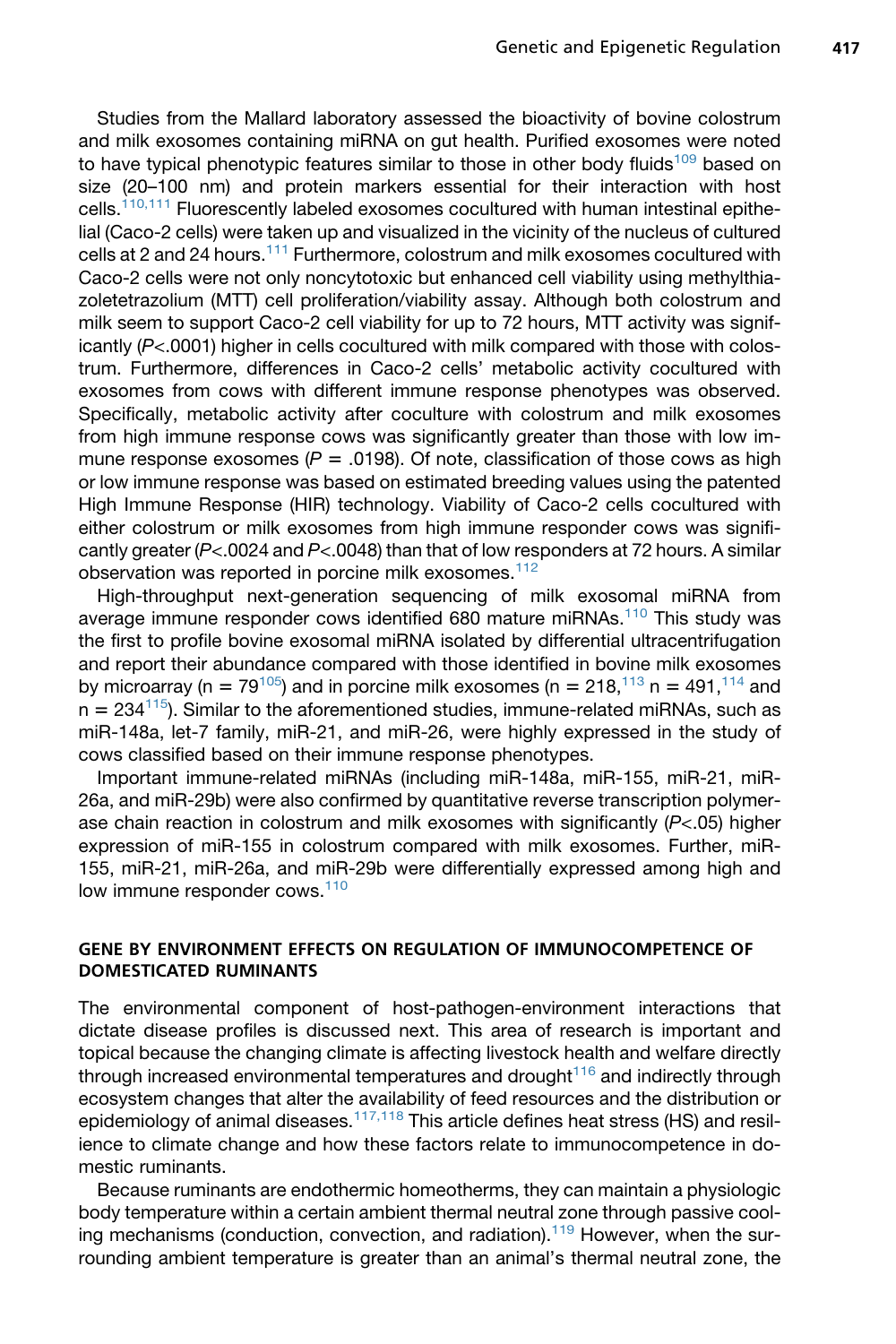animal must expend energy and mobilize body reserves to maintain euthermia through active cooling (sweating and panting).<sup>[119,120](#page-22-0)</sup> In general, cold ambient temperatures are manageable through protective shelters, increasing body size, insulation, and the heat generated through metabolism.<sup>[119,120](#page-22-0)</sup>

Resilience can be defined as the ability of a species to survive and recover from a perturbation.[121](#page-22-0) Animals with greater resilience to HS are able to maintain euthermia for longer through heat dissipation before becoming physiologically compromised.<sup>118,122-124</sup> Resilience depends on multiple factors, including region (adapt-ability), species, breed, sex, and productivity.<sup>[117,119](#page-22-0)</sup> For example, among cattle, an increase in body temperature under HS was less pronounced in Brown Swiss compared with Holstein cows, suggesting that Brown Swiss are more resilient.<sup>[125,126](#page-22-0)</sup> Among dairy animals, goats were identified as the most adapted species to HS in terms of production, reproduction, and disease resistance.<sup>[127,128](#page-22-0)</sup> The question of whether animals more resilient to climate HS can be identified within breed and whether they are more resistant to disease is an area of emerging research.

The temperature-humidity index (THI) has been widely used as an indicator of HS in livestock.<sup>[129–131](#page-22-0)</sup> THI is calculated by combining ambient temperature and humidity (see [Box 1](#page-1-0)).<sup>132</sup> Various THI HS thresholds have been estimated, depending on species, breed, and region. For example, estimated THI thresholds for HS in Holstein cows range from 60 (which could correspond with a temperature of  $21^{\circ}$ C and a relative humidity of 62%; see **[Box 1](#page-1-0)** for calculation of THI) for Holsteins in Germany<sup>[133](#page-22-0)</sup> to 78 for Holsteins in a US subtropical environment.<sup>[134](#page-22-0)</sup> The THI threshold for HS is likely to be higher for animals with lower production rates and for nonlactating animals.<sup>[132](#page-22-0)</sup> Curtis and colleagues<sup>[135](#page-23-0)</sup> used rumen temperature and feed intake to estimate a THI HS threshold of 75.5 for black angus feedlot cattle. Given these diverse ranges for THI thresholds, it is important for studies in various geographic locations to determine the relevant THI thresholds for each study.

Livestock are likely to experience days during the summer months when the THI exceeds their THI HS threshold. HS intensifies when the THI exceeds the threshold for consecutive days because the animal has reduced opportunity to dissipate body heat at night.<sup>[136](#page-23-0)</sup> As an example, analysis of climatic data from a temperate region in southern Ontario, Canada, revealed that livestock frequently experience days, often consecutively, on which the THI HS threshold was likely exceeded ([Fig. 2](#page-14-0)).

## Stress Responsiveness and Immunocompetence

The environment plays a key role in the nature and outcome of host-pathogen interactions, $137$  and it is therefore important to improve understanding of how climate extremes affect animals' responses to pathogens. Furthermore, climate change could induce shifts in the spread and types of diseases to which livestock are exposed.<sup>[118](#page-22-0)</sup> The health and welfare of animals as the climate changes will be dictated in part by their resilience to extreme temperatures as well as their natural resilience to infections agents. As such, it is desirable to select for animals with both enhanced ability to resist disease<sup>49,55,138,139</sup> and superior resilience to HS.

There is evidence for favorable associations between disease resistance and stress responsiveness in livestock.<sup>[124](#page-22-0)</sup> Recently, Aleri and colleagues<sup>[49](#page-18-0)</sup> showed a favorable and significant association between a preferred response to stress and aboveaverage immune competence in Holstein-Friesian and Holstein-Friesian  $\times$  Jersey heifers. For example, heifers with above-average immune competence had lower serum cortisol concentrations compared with their below-average counterparts, sug-gesting that they had enhanced ability to cope with management-induced stress.<sup>[49](#page-18-0)</sup> Reduced cortisol production in response to stress is desirable because high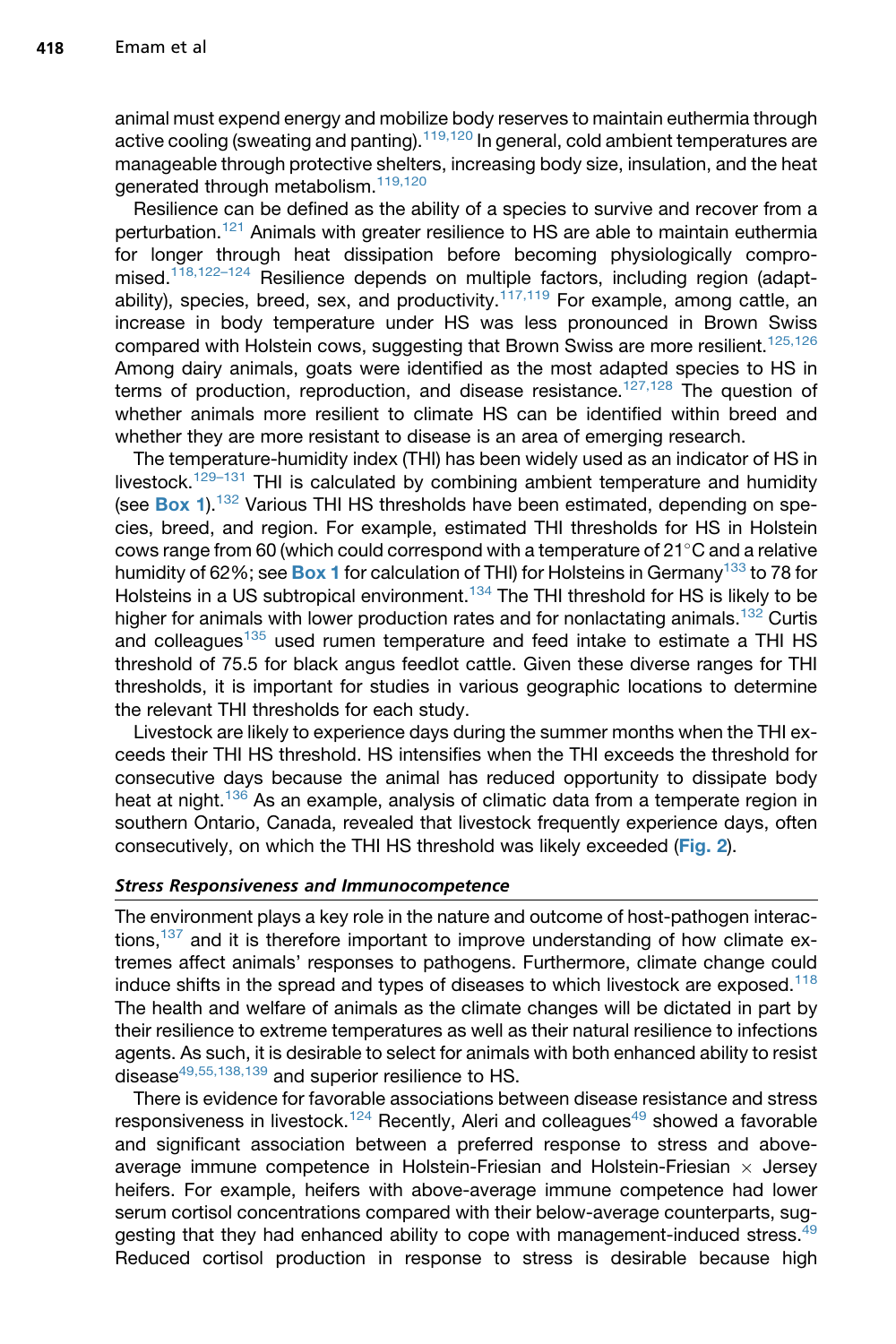<span id="page-14-0"></span>

Fig. 2. The THI calculated for the summer months (May to September) of 2018 at a temperate region in southern Ontario, Canada. Suggested THI heat shock thresholds for dairy cows are indicated. <sup>a</sup> Estimated by Zimbelman and colleagues.<sup>[132](#page-22-0)</sup> b Estimated by Brü-gemann and colleagues.<sup>[133](#page-22-0)</sup> (Data from Zimbelman RB, Rhoads RP, Collier RJ, Duff GC. A reevaluation of the impact of temperature humidity index (THI) and black globe humidity index (BGHI) on milk production in high producing dairy cows. Proc Southwest Nurr Man Conf. 2009;(January):158-169 and Brügemann K, Gernand E, von Borstel UU, König S. Genetic analyses of protein yield in dairy cows applying random regression models with time-dependent and temperature x humidity-dependent covariates. J Dairy Sci. 2011. [https://doi.org/10.3168/jds.2010-4063.](https://doi.org/10.3168/jds.2010-4063))

concentrations can suppress immune function and decrease the ability to cope with stress.<sup>140,141</sup> Because HS also results in increased serum cortisol concentrations, $142,143$  it will be informative to investigate associations between immune competence and resilience to HS. For this reason, the Mallard laboratory is investigating the connection between cattle classified based on estimated breeding values of immune responsiveness and their response to HS. Preliminary results indicate substantial individual variation in response to both in vivo and in vitro HS in Holsteins, as well as beef cattle of mixed breeds. Knowledge of the genetic link between resilience to HS and immunocompetence would provide scope for breeding animals that are more resilient to HS and disease for a future with predictions for increased frequency and duration of HS events and changes to the distribution or epidemiology of pathogens.

# SUMMARY

Disease resistance has a complex phenotype because of the dynamic interaction between host, pathogen, and environment. Discovering the mechanisms of how the genome shapes this phenotype is an exceptionally complex process with more than 5000 genes controlling host defense. Various strategies that have been used by researchers are limited. Although new technologies and bioinformatic methods are promising to collect and analyze much more complex data, the bottleneck of the investigation seems to be at the starting point: how to accurately translate a biological phenomenon (disease resistance) to a parsable data set. Recently, after decades of researches on the genetic regulation of disease resistance, some technologies became commercially available. However, these technologies are mainly based on association studies and, in some cases, the heritabilities are very low. Therefore, the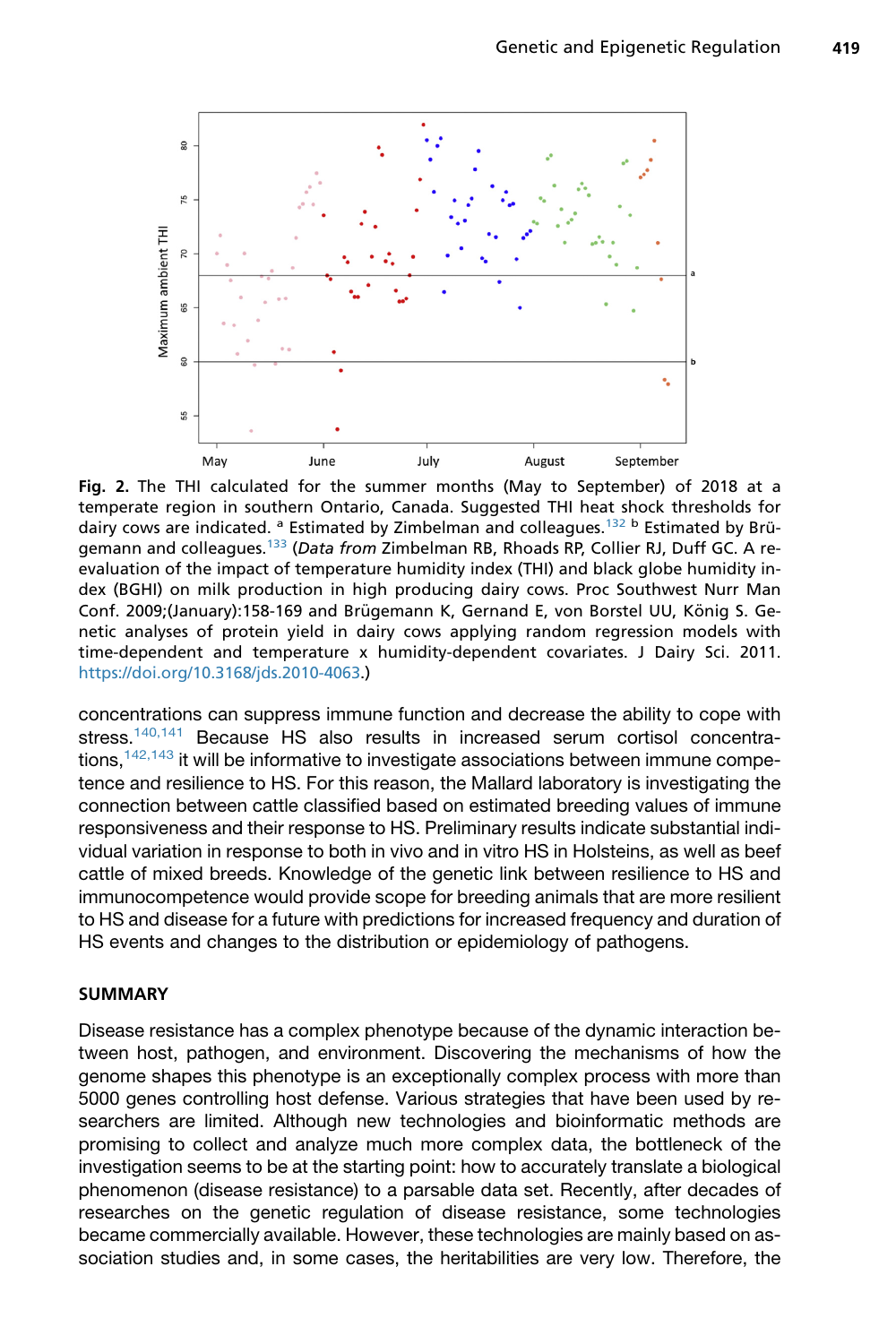<span id="page-15-0"></span>genetic gain might be limited because of the loss of association over generations or the low heritabilities. Novel strategies and sources of data are required to deepen the current study beyond association, free from study noise, to discover the causal mechanisms with near-perfect heritability to overcome these limitations. Reductionist models, structural variants, and epigenomic research are all examples of novel approaches and source data in an attempt to show the genetic blueprint of disease resistance. It should also be noted that livestock production and health will likely face new challenges with climate change. Emerging or remerging diseases, or the compromised performance of the current traits under environmental stress, such as HS, are just a few examples of the potential future challenges. All these factors warrant further investigation to identify the genetic regulation of disease resistance to improve livestock health now, as well as to be prepared for future challenges.

# ACKNOWLEDGMENTS

Contributions from all current and previous staff and students in the Mallard laboratory are gratefully acknowledged. Funding from the Natural Sciences and Engineering Research Council (NSERC), Ontario Ministry of Agriculture and Rural Affairs (OMAFRA) are highly appreciated. This paper is also a contribution to the Food from Thought research program supported by the Canada First Research Excellence Fund. The funders did not have any role in the design, collection, analysis, and interpretation of data and in writing this review paper.

# **REFERENCES**

- 1. Casadevall A, Pirofski L. Host-pathogen interactions: redefining the basic concepts of virulence and pathogenicity. Infect Immun 1999;67(8):3703–13. Available at: <http://iai.asm.org/content/67/8/3703.short>.
- 2. [Lazzaro BP, Little TJ. Immunity in a variable world. Philos Trans R Soc Lond B](http://refhub.elsevier.com/S0749-0720(19)30024-6/sref2) [Biol Sci 2009;364\(1513\):15–26](http://refhub.elsevier.com/S0749-0720(19)30024-6/sref2).
- 3. [Casadevall A, Pirofski L-A. What is a host? Incorporating the microbiota into the](http://refhub.elsevier.com/S0749-0720(19)30024-6/sref3) [damage-response framework. Infect Immun 2015;83\(1\):2–7.](http://refhub.elsevier.com/S0749-0720(19)30024-6/sref3)
- 4. [Villani A-C, Sarkizova S, Hacohen N. Systems immunology: learning the rules of](http://refhub.elsevier.com/S0749-0720(19)30024-6/sref4) [the immune system. Annu Rev Immunol 2018;36\(1\):813–42.](http://refhub.elsevier.com/S0749-0720(19)30024-6/sref4)
- 5. [Bishop SC, Woolliams JA. Genomics and disease resistance studies in live](http://refhub.elsevier.com/S0749-0720(19)30024-6/sref5)[stock. Livest Sci 2014;166:190–8.](http://refhub.elsevier.com/S0749-0720(19)30024-6/sref5)
- 6. Mallard BA, Emam M, Paibomesai M, et al. Genetic selection of cattle for improved immunity and health. Jpn J Vet Res 2015;63(Suppl 1):S37–44. Available at: [http://www.ncbi.nlm.nih.gov/pubmed/25872325.](http://www.ncbi.nlm.nih.gov/pubmed/25872325)
- 7. [Chaplin DD. Overview of the immune response. J Allergy Clin Immunol 2010;](http://refhub.elsevier.com/S0749-0720(19)30024-6/sref7) [125\(2\):S3–23](http://refhub.elsevier.com/S0749-0720(19)30024-6/sref7).
- 8. [Toka FN, Kenney MA, Golde WT. Rapid and transient activation of](http://refhub.elsevier.com/S0749-0720(19)30024-6/sref8)  $\gamma\delta$  T cells to  $IFN-\gamma$  [production, NK cell-like killing, and antigen processing during acute virus](http://refhub.elsevier.com/S0749-0720(19)30024-6/sref8) [infection. J Immunol 2011;186\(8\):4853–61](http://refhub.elsevier.com/S0749-0720(19)30024-6/sref8).
- 9. [Guzman E, Hope J, Taylor G, et al. Bovine](http://refhub.elsevier.com/S0749-0720(19)30024-6/sref9)  $\gamma\delta$  T cells are a major regulatory T cell [subset. J Immunol 2014;193\(1\):208–22](http://refhub.elsevier.com/S0749-0720(19)30024-6/sref9).
- 10. Hine BC, Cartwright SL, Mallard BA. Analysis of leukocyte populations in Canadian Holsteins classified as high or low immune responders for antibody- or cellmediated immune response. Can J Vet Res 2012;76(2):149–56. Available at: <http://www.ncbi.nlm.nih.gov/pubmed/23024458>.
- 11. [Zerbino DR, Achuthan P, Akanni W, et al. Ensembl 2018. Nucleic Acids Res](http://refhub.elsevier.com/S0749-0720(19)30024-6/sref11) [2018;46\(D1\):D754–61](http://refhub.elsevier.com/S0749-0720(19)30024-6/sref11).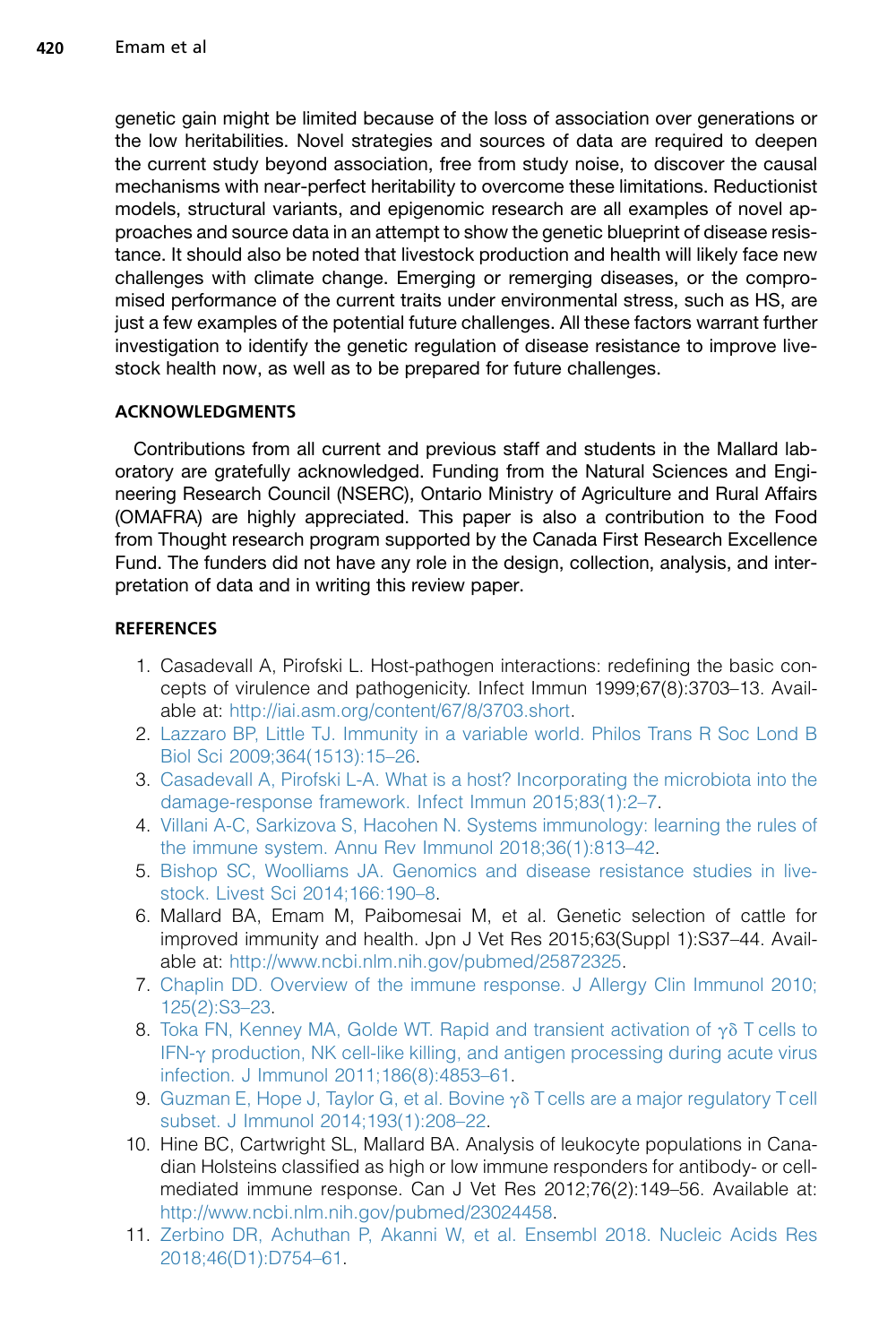- <span id="page-16-0"></span>12. [Casey ME, Meade KG, Nalpas NC, et al. Analysis of the bovine monocyte](http://refhub.elsevier.com/S0749-0720(19)30024-6/sref12)[derived macrophage response to mycobacterium avium subspecies paratuber](http://refhub.elsevier.com/S0749-0720(19)30024-6/sref12)[culosis infection using RNA-seq. Front Immunol 2015;6:23](http://refhub.elsevier.com/S0749-0720(19)30024-6/sref12).
- 13. [Greives TJ, Dochtermann NA, Stewart EC. Estimating heritable genetic contri](http://refhub.elsevier.com/S0749-0720(19)30024-6/sref13)[butions to innate immune and endocrine phenotypic correlations: a need to](http://refhub.elsevier.com/S0749-0720(19)30024-6/sref13) [explore repeatability. Horm Behav 2017;88:106–11.](http://refhub.elsevier.com/S0749-0720(19)30024-6/sref13)
- 14. [Minozzi G, Williams JL, Stella A, et al. Meta-analysis of two genome-wide asso](http://refhub.elsevier.com/S0749-0720(19)30024-6/sref14)[ciation studies of bovine paratuberculosis. PLoS One 2012;7\(3\):e32578.](http://refhub.elsevier.com/S0749-0720(19)30024-6/sref14)
- 15. [Geczy AF, Geczy CL, de Weck AL. Histocompatibility antigens and genetic con](http://refhub.elsevier.com/S0749-0720(19)30024-6/sref15)[trol of the immune response in guinea pigs. II. Specific inhibition of antigen](http://refhub.elsevier.com/S0749-0720(19)30024-6/sref15)[induced lymphocyte proliferation by anti-receptor alloantisera. Eur J Immunol](http://refhub.elsevier.com/S0749-0720(19)30024-6/sref15) [1975;5\(10\):711–9.](http://refhub.elsevier.com/S0749-0720(19)30024-6/sref15)
- 16. Caldwell J. Polymorphism of the BoLA system. Tissue Antigens 1979;13(5): 319–26. Available at: <http://www.ncbi.nlm.nih.gov/pubmed/91208>.
- 17. Pokorska J, Kulaj D, Dusza M, et al. The influence of BoLA-DRB3 alleles on incidence of clinical mastitis, cystic ovary disease and milk traits in Holstein Friesian cattle. Mol Biol Rep 2018. <https://doi.org/10.1007/s11033-018-4238-0>.
- 18. [Hayashi T, Mekata H, Sekiguchi S, et al. Cattle with the BoLA class II DRB3\\*0902](http://refhub.elsevier.com/S0749-0720(19)30024-6/sref18) [allele have significantly lower bovine leukemia proviral loads. J Vet Med Sci](http://refhub.elsevier.com/S0749-0720(19)30024-6/sref18) [2017;79\(9\):1552–5.](http://refhub.elsevier.com/S0749-0720(19)30024-6/sref18)
- 19. [Duangjinda M, Jindatajak Y, Tipvong W, et al. Association of BoLA-DRB3 alleles](http://refhub.elsevier.com/S0749-0720(19)30024-6/sref19) [with tick-borne disease tolerance in dairy cattle in a tropical environment. Vet](http://refhub.elsevier.com/S0749-0720(19)30024-6/sref19) [Parasitol 2013;196\(3–4\):314–20](http://refhub.elsevier.com/S0749-0720(19)30024-6/sref19).
- 20. [Leach RJ, O'Neill RG, Fitzpatrick JL, et al. Quantitative trait loci associated with](http://refhub.elsevier.com/S0749-0720(19)30024-6/sref20) [the immune response to a bovine respiratory syncytial virus vaccine. PLoS One](http://refhub.elsevier.com/S0749-0720(19)30024-6/sref20) [2012;7\(3\):e33526](http://refhub.elsevier.com/S0749-0720(19)30024-6/sref20).
- 21. [Maillard J-C, Berthier D, Chantal I, et al. Selection assisted by a BoLA-DR/DQ](http://refhub.elsevier.com/S0749-0720(19)30024-6/sref21) [haplotype against susceptibility to bovine dermatophilosis. Genet Sel Evol](http://refhub.elsevier.com/S0749-0720(19)30024-6/sref21) [2003;35\(Suppl 1\):S193–200](http://refhub.elsevier.com/S0749-0720(19)30024-6/sref21).
- 22. [Sharif S, Mallard BA, Wilkie BN, et al. Associations of the bovine major histocom](http://refhub.elsevier.com/S0749-0720(19)30024-6/sref22)[patibility complex DRB3 \(BoLA-DRB3\) alleles with occurrence of disease and](http://refhub.elsevier.com/S0749-0720(19)30024-6/sref22) [milk somatic cell score in Canadian dairy cattle. Anim Genet 1998;29\(3\):185–93](http://refhub.elsevier.com/S0749-0720(19)30024-6/sref22).
- 23. [Rupp R, Hernandez A, Mallard BA. Association of bovine leukocyte antigen](http://refhub.elsevier.com/S0749-0720(19)30024-6/sref23) [\(BoLA\) DRB3.2 with immune response, mastitis, and production and type traits](http://refhub.elsevier.com/S0749-0720(19)30024-6/sref23) [in Canadian Holsteins. J Dairy Sci 2007;90\(2\):1029–38](http://refhub.elsevier.com/S0749-0720(19)30024-6/sref23).
- 24. [Maillard J-C, Chantal I, Berthier D, et al. Molecular immunogenetics in suscep](http://refhub.elsevier.com/S0749-0720(19)30024-6/sref24)[tibility to bovine dermatophilosis: a candidate gene approach and a concrete](http://refhub.elsevier.com/S0749-0720(19)30024-6/sref24) [field application. Ann N Y Acad Sci 2002;969:92–6](http://refhub.elsevier.com/S0749-0720(19)30024-6/sref24).
- 25. [Zhang X, Lourenco D, Aguilar I, et al. Weighting strategies for single-step](http://refhub.elsevier.com/S0749-0720(19)30024-6/sref25) [genomic BLUP: an iterative approach for accurate calculation of GEBV and](http://refhub.elsevier.com/S0749-0720(19)30024-6/sref25) [GWAS. Front Genet 2016;7:151.](http://refhub.elsevier.com/S0749-0720(19)30024-6/sref25)
- 26. [Weigel KA, VanRaden PM, Norman HD, et al. A 100-year review: methods and](http://refhub.elsevier.com/S0749-0720(19)30024-6/sref26) [impact of genetic selection in dairy cattle-From daughter-dam comparisons to](http://refhub.elsevier.com/S0749-0720(19)30024-6/sref26) [deep learning algorithms. J Dairy Sci 2017;100\(12\):10234–50.](http://refhub.elsevier.com/S0749-0720(19)30024-6/sref26)
- 27. [Cui H, Dhroso A, Johnson N, et al. The variation game: cracking complex ge](http://refhub.elsevier.com/S0749-0720(19)30024-6/sref27)[netic disorders with NGS and omics data. Methods 2015;79-80:18–31.](http://refhub.elsevier.com/S0749-0720(19)30024-6/sref27)
- 28. [Liu GE, Van Tassell CP, Sonstegard TS, et al. Detection of germline and somatic](http://refhub.elsevier.com/S0749-0720(19)30024-6/sref28) [copy number variations in cattle. In: Pinard M, Gay C, Pastoret P, et al, editors.](http://refhub.elsevier.com/S0749-0720(19)30024-6/sref28) [Animal genomics for animal health, vol. 132. Basel \(Switzerland\): KARGER;](http://refhub.elsevier.com/S0749-0720(19)30024-6/sref28) [2008. p. 231–7](http://refhub.elsevier.com/S0749-0720(19)30024-6/sref28).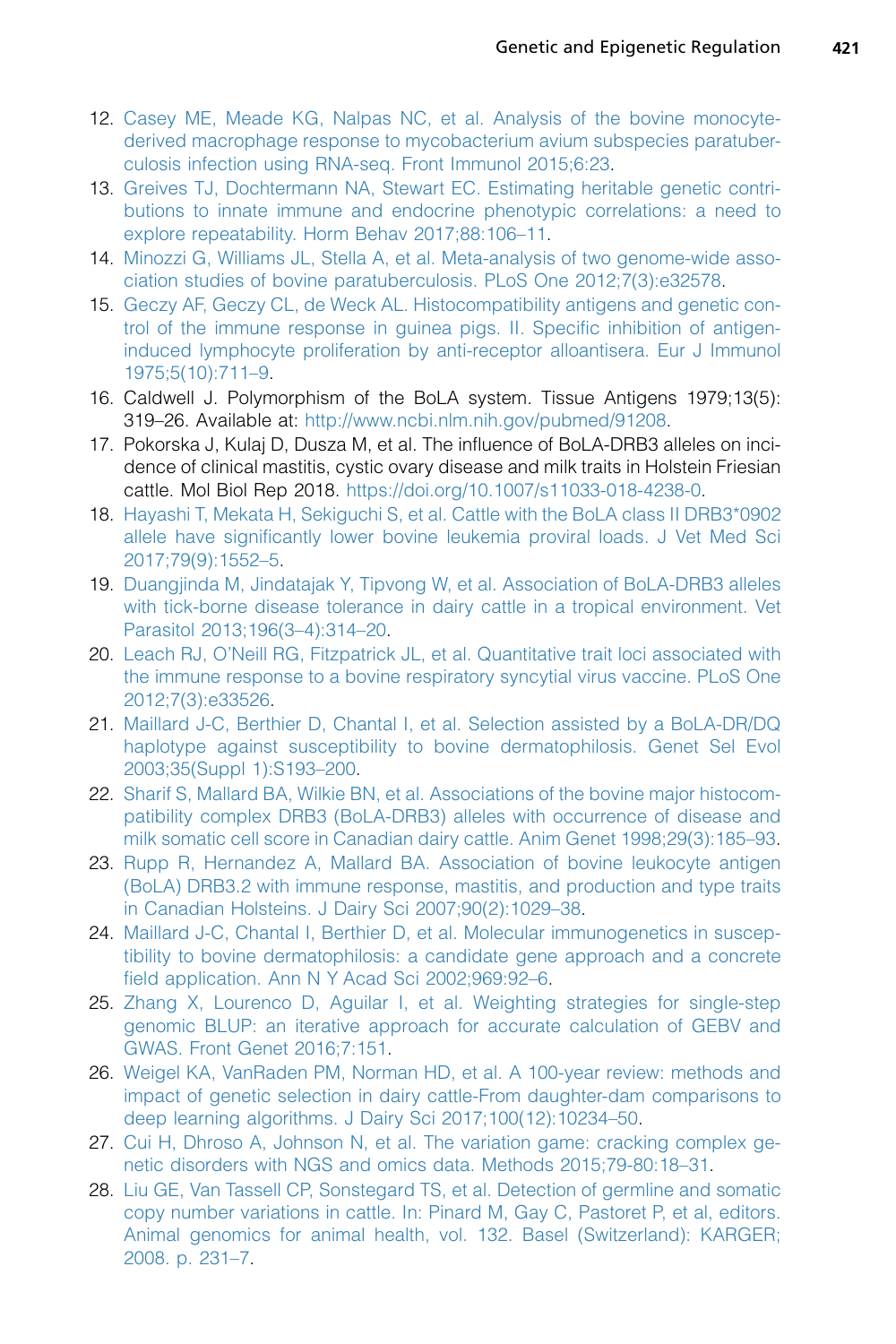- <span id="page-17-0"></span>29. [Fontanesi L, Martelli PL, Beretti F, et al. An initial comparative map of copy num](http://refhub.elsevier.com/S0749-0720(19)30024-6/sref29)[ber variations in the goat \(Capra hircus\) genome. BMC Genomics 2010;](http://refhub.elsevier.com/S0749-0720(19)30024-6/sref29) [11\(1\):639](http://refhub.elsevier.com/S0749-0720(19)30024-6/sref29).
- 30. [Jenkins GM, Goddard ME, Black MA, et al. Copy number variants in the sheep](http://refhub.elsevier.com/S0749-0720(19)30024-6/sref30) [genome detected using multiple approaches. BMC Genomics 2016;17\(1\):441.](http://refhub.elsevier.com/S0749-0720(19)30024-6/sref30)
- 31. Liu S, Kang X, Catacchio CR, et al. Computational detection and experimental validation of segmental duplications and associated copy number variations in water buffalo (Bubalus bubalis). Funct Integr Genomics 2019. [https://doi.org/10.](https://doi.org/10.1007/s10142-019-00657-4) [1007/s10142-019-00657-4](https://doi.org/10.1007/s10142-019-00657-4).
- 32. Szyda J, Mielczarek M, Fraszczak M, et al. The genetic background of clinical mastitis in Holstein-Friesian cattle. Animal 2019;1–8. [https://doi.org/10.1017/](https://doi.org/10.1017/S1751731119000338) [S1751731119000338](https://doi.org/10.1017/S1751731119000338).
- 33. [Xu L, Hou Y, Bickhart DM, et al. A genome-wide survey reveals a deletion poly](http://refhub.elsevier.com/S0749-0720(19)30024-6/sref33)[morphism associated with resistance to gastrointestinal nematodes in Angus](http://refhub.elsevier.com/S0749-0720(19)30024-6/sref33) [cattle. Funct Integr Genomics 2014;14\(2\):333–9](http://refhub.elsevier.com/S0749-0720(19)30024-6/sref33).
- 34. Durán Aguilar M, Román Ponce SI, Ruiz López FJ, et al. Genome-wide associ[ation study for milk somatic cell score in holstein cattle using copy number vari](http://refhub.elsevier.com/S0749-0720(19)30024-6/sref34)[ation as markers. J Anim Breed Genet 2017;134\(1\):49–59](http://refhub.elsevier.com/S0749-0720(19)30024-6/sref34).
- 35. [Viginier B, Dolmazon C, Lantier I, et al. Copy number variation and differential](http://refhub.elsevier.com/S0749-0720(19)30024-6/sref35) [expression of a protective endogenous retrovirus in sheep. PLoS One 2012;](http://refhub.elsevier.com/S0749-0720(19)30024-6/sref35) [7\(7\):e41965](http://refhub.elsevier.com/S0749-0720(19)30024-6/sref35).
- 36. [Bickhart DM, Liu GE. The challenges and importance of structural variation](http://refhub.elsevier.com/S0749-0720(19)30024-6/sref36) [detection in livestock. Front Genet 2014;5:37](http://refhub.elsevier.com/S0749-0720(19)30024-6/sref36).
- 37. [Kemper KE, Littlejohn MD, Lopdell T, et al. Leveraging genetically simple traits](http://refhub.elsevier.com/S0749-0720(19)30024-6/sref37) [to identify small-effect variants for complex phenotypes. BMC Genomics 2016;](http://refhub.elsevier.com/S0749-0720(19)30024-6/sref37) [17\(1\):858](http://refhub.elsevier.com/S0749-0720(19)30024-6/sref37).
- 38. [Hayes B, Goddard ME. The distribution of the effects of genes affecting quan](http://refhub.elsevier.com/S0749-0720(19)30024-6/sref38)[titative traits in livestock. Genet Sel Evol 2001;33\(3\):209–29](http://refhub.elsevier.com/S0749-0720(19)30024-6/sref38).
- 39. [Bishop SC, Doeschl-Wilson AB, Woolliams JA. Uses and implications of field](http://refhub.elsevier.com/S0749-0720(19)30024-6/sref39) [disease data for livestock genomic and genetics studies. Front Genet 2012;](http://refhub.elsevier.com/S0749-0720(19)30024-6/sref39) [3:114.](http://refhub.elsevier.com/S0749-0720(19)30024-6/sref39)
- 40. [Nagahata H. Bovine leukocyte adhesion deficiency \(BLAD\): a review. J Vet Med](http://refhub.elsevier.com/S0749-0720(19)30024-6/sref40) [Sci 2004;66\(12\):1475–82.](http://refhub.elsevier.com/S0749-0720(19)30024-6/sref40)
- 41. [Biffani S, Del Corvo M, Capoferri R, et al. An alternative experimental case–](http://refhub.elsevier.com/S0749-0720(19)30024-6/sref41) [control design for genetic association studies on bovine mastitis. Animal](http://refhub.elsevier.com/S0749-0720(19)30024-6/sref41) [2017;11\(04\):574–9](http://refhub.elsevier.com/S0749-0720(19)30024-6/sref41).
- 42. [Moose SP, Mumm RH. Molecular plant breeding as the foundation for 21st cen](http://refhub.elsevier.com/S0749-0720(19)30024-6/sref42)[tury crop improvement. Plant Physiol 2008;147\(3\):969–77](http://refhub.elsevier.com/S0749-0720(19)30024-6/sref42).
- 43. [Mahmoud M, Zeng Y, Shirali M, et al. Genome-wide pleiotropy and shared bio](http://refhub.elsevier.com/S0749-0720(19)30024-6/sref43)[logical pathways for resistance to bovine pathogens. PLoS One 2018;13\(4\):](http://refhub.elsevier.com/S0749-0720(19)30024-6/sref43) [e0194374.](http://refhub.elsevier.com/S0749-0720(19)30024-6/sref43)
- 44. Stear M, Fairlie-Clarke K, Jonsson N, et al. Genetic variation in immunity and disease resistance in dairy cows and other livestock. Cambridge (United Kingdom): Burleigh Dodds; 2017. p. 509–31. [https://doi.org/10.19103/AS.](https://doi.org/10.19103/AS.2016.0006.25) [2016.0006.25.](https://doi.org/10.19103/AS.2016.0006.25)
- 45. Stefan T, Matthews L, Prada JM, et al. Divergent allele advantage provides a quantitative model for maintaining alleles with a wide range of intrinsic merits. Genetics 2019. <https://doi.org/10.1534/genetics.119.302022>.
- 46. Ali AOA, Murphy L, Stear A, et al. Association of MHC class II haplotypes with reduced faecal nematode egg count and IgA activity in British Texel sheep. Parasite Immunol 2019;e12626. [https://doi.org/10.1111/pim.12626.](https://doi.org/10.1111/pim.12626)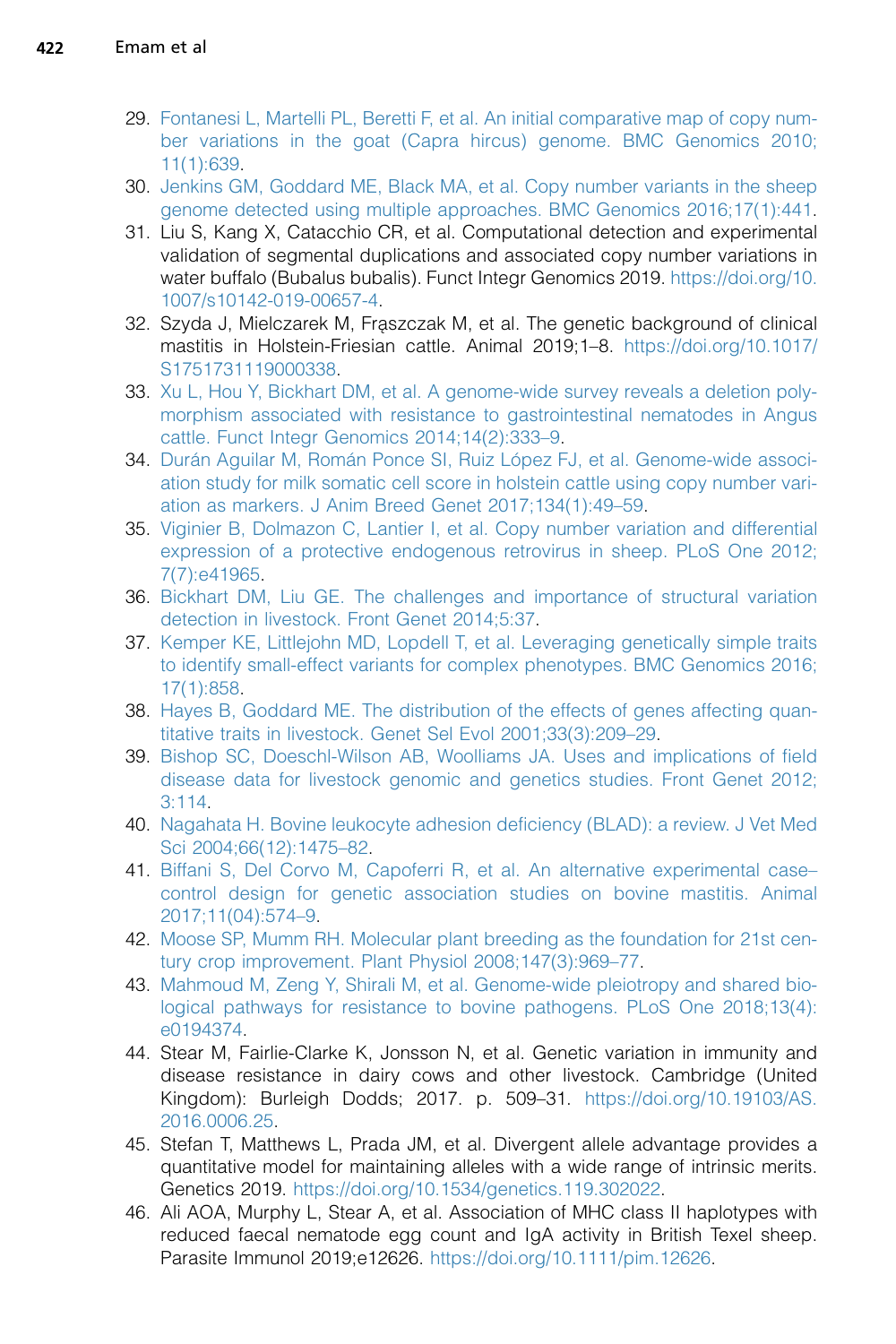- <span id="page-18-0"></span>47. [Stoop CL, Thompson-Crispi KA, Cartwright SL, et al. Short communication: vari](http://refhub.elsevier.com/S0749-0720(19)30024-6/sref47)[ation in production parameters among Canadian Holstein cows classified as](http://refhub.elsevier.com/S0749-0720(19)30024-6/sref47) high, average, and low immune responders. J Dairy Sci 2016;99(6):4870-4.
- 48. [Fleming K, Thompson-Crispi KA, Hodgins DC, et al. Short communication: vari](http://refhub.elsevier.com/S0749-0720(19)30024-6/sref48)ation of total immunoglobulin G and b[-lactoglobulin concentrations in colostrum](http://refhub.elsevier.com/S0749-0720(19)30024-6/sref48) [and milk from Canadian Holsteins classified as high, average, or low immune](http://refhub.elsevier.com/S0749-0720(19)30024-6/sref48) [responders. J Dairy Sci 2016;99\(3\):2358–63.](http://refhub.elsevier.com/S0749-0720(19)30024-6/sref48)
- 49. [Aleri JW, Hine BC, Pyman MF, et al. Associations between immune competence,](http://refhub.elsevier.com/S0749-0720(19)30024-6/sref49) [stress responsiveness, and production in Holstein-Friesian and Holstein-](http://refhub.elsevier.com/S0749-0720(19)30024-6/sref49)[Friesian](http://refhub.elsevier.com/S0749-0720(19)30024-6/sref49)  $\times$  [Jersey heifers reared in a pasture-based production system in](http://refhub.elsevier.com/S0749-0720(19)30024-6/sref49) [Australia. J Dairy Sci 2019;102\(4\):3282–94.](http://refhub.elsevier.com/S0749-0720(19)30024-6/sref49)
- 50. [Aleri JW, Hine BC, Pyman MF, et al. Assessing adaptive immune response phe](http://refhub.elsevier.com/S0749-0720(19)30024-6/sref50)[notypes in Australian Holstein-Friesian heifers in a pasture-based production](http://refhub.elsevier.com/S0749-0720(19)30024-6/sref50) [system1. J Anim Sci 2015;93\(7\):3713–21.](http://refhub.elsevier.com/S0749-0720(19)30024-6/sref50)
- 51. Raphaka K, Sánchez-Molano E, Tsairidou S, et al. Impact of genetic selection for [increased cattle resistance to bovine tuberculosis on disease transmission dy](http://refhub.elsevier.com/S0749-0720(19)30024-6/sref51)[namics. Front Vet Sci 2018;5:237.](http://refhub.elsevier.com/S0749-0720(19)30024-6/sref51)
- 52. Beavers L, Van Doormaal B. Canadian Dairy Network Pro\$ & LPI: enhancements and updates. Available at: [https://www.cdn.ca/document.php?id](https://www.cdn.ca/document.php?id=516)=516.
- 53. [Biozzi G, Stiffel C, Mouton D, et al. Cytodynamics of the immune response in two](http://refhub.elsevier.com/S0749-0720(19)30024-6/sref53) [lines of mice genetically selected for "high" and "low" antibody synthesis. J Exp](http://refhub.elsevier.com/S0749-0720(19)30024-6/sref53) [Med 1972;135\(5\):1071–94](http://refhub.elsevier.com/S0749-0720(19)30024-6/sref53).
- 54. [Amor S, Smith PA, Hart B, et al. Biozzi mice: of mice and human neurological](http://refhub.elsevier.com/S0749-0720(19)30024-6/sref54) [diseases. J Neuroimmunol 2005;165\(1–2\):1–10.](http://refhub.elsevier.com/S0749-0720(19)30024-6/sref54)
- 55. [Wagter LC, Mallard BA, Wilkie BN, et al. The relationship between milk produc](http://refhub.elsevier.com/S0749-0720(19)30024-6/sref56)[tion and antibody response to ovalbumin during the peripartum period. J Dairy](http://refhub.elsevier.com/S0749-0720(19)30024-6/sref56) [Sci 2003;86\(1\):169–73](http://refhub.elsevier.com/S0749-0720(19)30024-6/sref56).
- 56. [Larmer S, Mallard B. High immune response sires reduce disease incidence in](http://refhub.elsevier.com/S0749-0720(19)30024-6/sref57) [North American large commercial dairy populations. Cattle Pract 2016;25\(2\):](http://refhub.elsevier.com/S0749-0720(19)30024-6/sref57) [74–81](http://refhub.elsevier.com/S0749-0720(19)30024-6/sref57).
- 57. [Thompson-Crispi KA, Sewalem A, Miglior F, et al. Genetic parameters of adap](http://refhub.elsevier.com/S0749-0720(19)30024-6/sref58)[tive immune response traits in Canadian Holsteins. J Dairy Sci 2012;95\(1\):](http://refhub.elsevier.com/S0749-0720(19)30024-6/sref58) [401–9](http://refhub.elsevier.com/S0749-0720(19)30024-6/sref58).
- 58. [Thompson-Crispi K a, Sargolzaei M, Ventura R, et al. A genome-wide associa](http://refhub.elsevier.com/S0749-0720(19)30024-6/sref59)[tion study of immune response traits in Canadian Holstein cattle. BMC Geno](http://refhub.elsevier.com/S0749-0720(19)30024-6/sref59)[mics 2014;15\(1\):559](http://refhub.elsevier.com/S0749-0720(19)30024-6/sref59).
- 59. [Thomas MG, Marwood RM, Parsons AE, et al. The effect of foetal bovine serum](http://refhub.elsevier.com/S0749-0720(19)30024-6/sref60) [supplementation upon the lactate dehydrogenase cytotoxicity assay: important](http://refhub.elsevier.com/S0749-0720(19)30024-6/sref60) [considerations for in vitro toxicity analysis. Toxicol In Vitro 2015;30\(1\):300–8](http://refhub.elsevier.com/S0749-0720(19)30024-6/sref60).
- 60. [Ramakrishnan L. Revisiting the role of the granuloma in tuberculosis. Nat Rev](http://refhub.elsevier.com/S0749-0720(19)30024-6/sref61) [Immunol 2012;12\(5\):352–66.](http://refhub.elsevier.com/S0749-0720(19)30024-6/sref61)
- 61. [Wilkie B, Mallard B. Selection for high immune response: an alternative](http://refhub.elsevier.com/S0749-0720(19)30024-6/sref62) [approach to animal health maintenance? Vet Immunol Immunopathol 1999;](http://refhub.elsevier.com/S0749-0720(19)30024-6/sref62) [72\(1–2\):231–5.](http://refhub.elsevier.com/S0749-0720(19)30024-6/sref62)
- 62. [Thompson-Crispi KA, Mallard BA. Type 1 and type 2 immune response profiles](http://refhub.elsevier.com/S0749-0720(19)30024-6/sref63) [of commercial dairy cows in 4 regions across Canada. Can J Vet Res 2012;](http://refhub.elsevier.com/S0749-0720(19)30024-6/sref63) [76\(2\):120–8](http://refhub.elsevier.com/S0749-0720(19)30024-6/sref63).
- 63. [Sarker N, Tsudzuki M, Nishibori M, et al. Cell-mediated and humoral immunity](http://refhub.elsevier.com/S0749-0720(19)30024-6/sref64) [and phagocytic ability in chicken Lines divergently selected for serum immuno](http://refhub.elsevier.com/S0749-0720(19)30024-6/sref64)[globulin M and G levels. Poult Sci 2000;79\(12\):1705–9.](http://refhub.elsevier.com/S0749-0720(19)30024-6/sref64)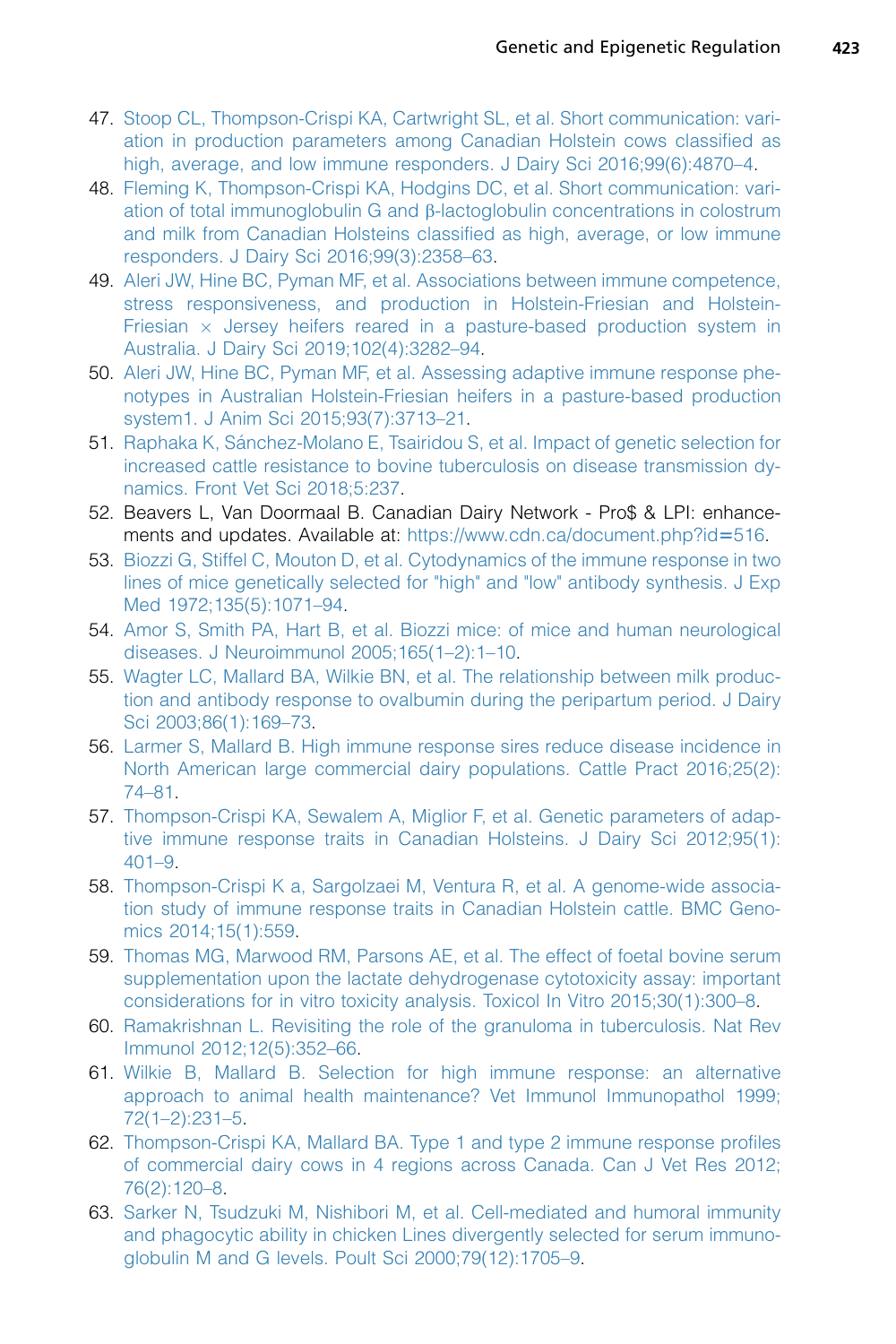- <span id="page-19-0"></span>64. [Cheng S, Lamont SJ. Genetic analysis of immunocompetence measures in a](http://refhub.elsevier.com/S0749-0720(19)30024-6/sref65) [white leghorn chicken line. Poult Sci 1988;67\(7\):989–95](http://refhub.elsevier.com/S0749-0720(19)30024-6/sref65).
- 65. [de Klerk B, Emam M, Thompson-Crispi KA, et al. A genome-wide association](http://refhub.elsevier.com/S0749-0720(19)30024-6/sref66) [study for natural antibodies measured in blood of Canadian Holstein cows.](http://refhub.elsevier.com/S0749-0720(19)30024-6/sref66) [BMC Genomics 2018;19\(1\):694](http://refhub.elsevier.com/S0749-0720(19)30024-6/sref66).
- 66. [Rahyab AS, Alam A, Kapoor A, et al. Natural antibody Biochemistry and func](http://refhub.elsevier.com/S0749-0720(19)30024-6/sref67)[tions. Glob J Biochem 2011;2\(4\):283–8.](http://refhub.elsevier.com/S0749-0720(19)30024-6/sref67)
- 67. [Thompson-Crispi KA, Miglior F, Mallard BA. Genetic parameters for natural an](http://refhub.elsevier.com/S0749-0720(19)30024-6/sref68)[tibodies and associations with specific antibody and mastitis in Canadian Hol](http://refhub.elsevier.com/S0749-0720(19)30024-6/sref68)[steins. J Dairy Sci 2013;96\(6\):3965–72.](http://refhub.elsevier.com/S0749-0720(19)30024-6/sref68)
- 68. [Ko DC, Jaslow SL. The marriage of quantitative genetics and cell biology: a](http://refhub.elsevier.com/S0749-0720(19)30024-6/sref69) [novel screening approach reveals people have genetically encoded variation](http://refhub.elsevier.com/S0749-0720(19)30024-6/sref69) [in microtubule stability. Bioarchitecture 2014;4\(2\):58–61.](http://refhub.elsevier.com/S0749-0720(19)30024-6/sref69)
- 69. [Ko DC, Shukla KP, Fong C, et al. A genome-wide in vitro bacterial-infection](http://refhub.elsevier.com/S0749-0720(19)30024-6/sref70) [screen reveals human variation in the host response associated with inflamma](http://refhub.elsevier.com/S0749-0720(19)30024-6/sref70)[tory disease. Am J Hum Genet 2009;85\(2\):214–27](http://refhub.elsevier.com/S0749-0720(19)30024-6/sref70).
- 70. [Alvarez MI, Glover LC, Luo P, et al. Human genetic variation in VAC14 regulates](http://refhub.elsevier.com/S0749-0720(19)30024-6/sref71) [Salmonella invasion and typhoid fever through modulation of cholesterol. Proc](http://refhub.elsevier.com/S0749-0720(19)30024-6/sref71) [Natl Acad Sci U S A 2017;114\(37\):E7746–55](http://refhub.elsevier.com/S0749-0720(19)30024-6/sref71).
- 71. [Alvarez MI, Ko DC. Reply to Gilchrist et al.: possible roles for VAC14 in multiple](http://refhub.elsevier.com/S0749-0720(19)30024-6/sref72) [infectious diseases. Proc Natl Acad Sci U S A 2018;115\(16\):E3604–5.](http://refhub.elsevier.com/S0749-0720(19)30024-6/sref72)
- 72. [Gilchrist JJ, Mentzer AJ, Rautanen A, et al. Genetic variation in VAC14 is asso](http://refhub.elsevier.com/S0749-0720(19)30024-6/sref73)[ciated with bacteremia secondary to diverse pathogens in African children. Proc](http://refhub.elsevier.com/S0749-0720(19)30024-6/sref73) [Natl Acad Sci U S A 2018;115\(16\):E3601–3](http://refhub.elsevier.com/S0749-0720(19)30024-6/sref73).
- 73. [Denholm SJ, McNeilly TN, Banos G, et al. Estimating genetic and phenotypic](http://refhub.elsevier.com/S0749-0720(19)30024-6/sref74) [parameters of cellular immune-associated traits in dairy cows. J Dairy Sci](http://refhub.elsevier.com/S0749-0720(19)30024-6/sref74) [2017;100\(4\):2850–62](http://refhub.elsevier.com/S0749-0720(19)30024-6/sref74).
- 74. Emam M, Tabatabaei S, Canovas A, et al. Cellular immuno-genomics: a novel approach to examine genetic regulation of disease resistance in cattle. Proc World Congr Genet Appl Livest Prod. 2018:738. Available at: [http://www.wcgalp.org/](http://www.wcgalp.org/proceedings/2018/cellular-immuno-genomics-novel-approach-examine-genetic-regulation-disease) [proceedings/2018/cellular-immuno-genomics-novel-approach-examine-genetic](http://www.wcgalp.org/proceedings/2018/cellular-immuno-genomics-novel-approach-examine-genetic-regulation-disease)[regulation-disease.](http://www.wcgalp.org/proceedings/2018/cellular-immuno-genomics-novel-approach-examine-genetic-regulation-disease)
- 75. Emam M, Tabatabaei S, Sargolzaei M, et al. The effect of host genetics on in vitro performance of bovine monocyte-derived macrophages. J Dairy Sci, in press.
- 76. Emam M, Tabatabaei S, Sargolzaei M, et al. Identifying the genetic regions associated with bovine monocyte-derived macrophage nitric oxide production: a cellular genome-wide association study. Proceeding of the second Animal genetics and diseases conference. Wellcome Genome Campus, United Kingdom, May 8–10, 2019.
- 77. [Donovan DM, Kerr DE, Wall RJ. Engineering disease resistant cattle. Transgenic](http://refhub.elsevier.com/S0749-0720(19)30024-6/sref78) [Res 2005;14\(5\):563–7.](http://refhub.elsevier.com/S0749-0720(19)30024-6/sref78)
- 78. [Wang Z. Genome engineering in cattle: recent technological advancements.](http://refhub.elsevier.com/S0749-0720(19)30024-6/sref79) [Chromosome Res 2015;23\(1\):17–29](http://refhub.elsevier.com/S0749-0720(19)30024-6/sref79).
- 79. [Felsenfeld G. A brief history of epigenetics. Cold Spring Harb Perspect Biol](http://refhub.elsevier.com/S0749-0720(19)30024-6/sref80) [2014;6\(1\):a018200.](http://refhub.elsevier.com/S0749-0720(19)30024-6/sref80)
- 80. Allis CD, Jenuwein T. The molecular hallmarks of epigenetic control. Nat Rev Genet 2016;17(8):487–500. <https://doi.org/10.1038/nrg.2016.59>.
- 81. Carlberg C, Molnár F. Human Epigenomics. Singapore: Springer; 2018. [https://](https://doi.org/10.1007/978-981-10-7614-5) [doi.org/10.1007/978-981-10-7614-5](https://doi.org/10.1007/978-981-10-7614-5).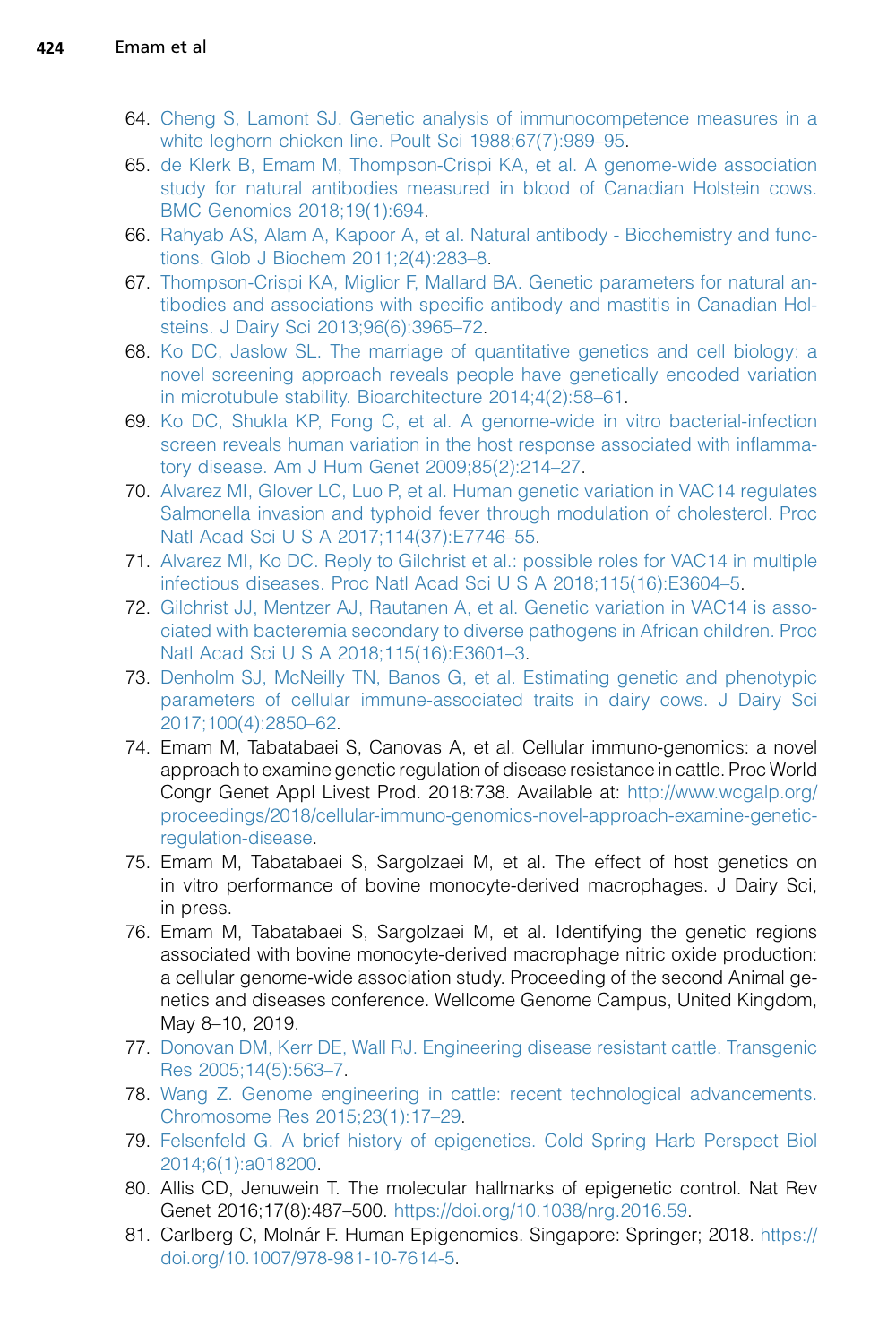- <span id="page-20-0"></span>82. Sevane N, Martínez R, Bruford MW. Genome-wide differential DNA methylation [in tropically adapted Creole cattle and their Iberian ancestors. Anim Genet](http://refhub.elsevier.com/S0749-0720(19)30024-6/sref83) [2019;50\(1\):15–26.](http://refhub.elsevier.com/S0749-0720(19)30024-6/sref83)
- 83. [Zhang X, Zhang S, Ma L, et al. Reduced representation bisulfite sequencing](http://refhub.elsevier.com/S0749-0720(19)30024-6/sref84) [\(RRBS\) of dairy goat mammary glands reveals DNA methylation profiles of inte](http://refhub.elsevier.com/S0749-0720(19)30024-6/sref84)[grated genome-wide and critical milk-related genes. Oncotarget 2017;8\(70\):](http://refhub.elsevier.com/S0749-0720(19)30024-6/sref84) [115326–44.](http://refhub.elsevier.com/S0749-0720(19)30024-6/sref84)
- 84. [Wang X, Chen Y, Ma S, et al. Whole-genome bisulfite sequencing of goat skins](http://refhub.elsevier.com/S0749-0720(19)30024-6/sref85) [identifies signatures associated with hair cycling. BMC Genomics 2018;](http://refhub.elsevier.com/S0749-0720(19)30024-6/sref85)  $19(1):1-9.$
- 85. O'Doherty AM, Rue-Albrecht KC, Magee DA, et al. The bovine alveolar macrophage DNA methylome is resilient to infection with Mycobacterium bovis. Sci Rep 2019. [https://doi.org/10.1038/s41598-018-37618-z.](https://doi.org/10.1038/s41598-018-37618-z)
- 86. [Couldrey C, Brauning R, Bracegirdle J, et al. Genome-wide DNA methylation](http://refhub.elsevier.com/S0749-0720(19)30024-6/sref87) [patterns and transcription analysis in sheep muscle. PLoS One 2014;9\(7\):1–7.](http://refhub.elsevier.com/S0749-0720(19)30024-6/sref87)
- 87. [Frattini S, Capra E, Lazzari B, et al. Genome-wide analysis of DNA methylation in](http://refhub.elsevier.com/S0749-0720(19)30024-6/sref88) [hypothalamus and ovary of Capra hircus. BMC Genomics 2017;18\(1\):1–9.](http://refhub.elsevier.com/S0749-0720(19)30024-6/sref88)
- 88. [Wang X, Lan X, Radunz AE, et al. Maternal nutrition during pregnancy is asso](http://refhub.elsevier.com/S0749-0720(19)30024-6/sref89)[ciated with differential expression of imprinted genes and DNA methyltranfer](http://refhub.elsevier.com/S0749-0720(19)30024-6/sref89)[eases in muscle of beef cattle offspring. J Anim Sci 2015;93\(1\):35–40](http://refhub.elsevier.com/S0749-0720(19)30024-6/sref89).
- 89. [Zhang Y, Wang X, Jiang Q, et al. DNA methylation rather than single nucleotide](http://refhub.elsevier.com/S0749-0720(19)30024-6/sref90) [polymorphisms regulates the production of an aberrant splice variant of IL6R in](http://refhub.elsevier.com/S0749-0720(19)30024-6/sref90) [mastitic cows. Cell Stress Chaperones 2018;23\(4\):617–28.](http://refhub.elsevier.com/S0749-0720(19)30024-6/sref90)
- 90. [Osorio JS, Jacometo CB, Zhou Z, et al. Hepatic global DNA and peroxisome](http://refhub.elsevier.com/S0749-0720(19)30024-6/sref91) [proliferator-activated receptor alpha promoter methylation are altered in peripar](http://refhub.elsevier.com/S0749-0720(19)30024-6/sref91)[tal dairy cows fed rumen-protected methionine. J Dairy Sci 2015;99\(1\):234–44](http://refhub.elsevier.com/S0749-0720(19)30024-6/sref91).
- 91. [Lan X, Cretney EC, Kropp J, et al. Maternal diet during pregnancy induces gene](http://refhub.elsevier.com/S0749-0720(19)30024-6/sref92) [expression and DNA methylation changes in fetal tissues in sheep. Front Genet](http://refhub.elsevier.com/S0749-0720(19)30024-6/sref92) [2013;4:1–12.](http://refhub.elsevier.com/S0749-0720(19)30024-6/sref92)
- 92. [Fang L, Hou Y, An J, et al. Genome-wide transcriptional and post-transcriptional](http://refhub.elsevier.com/S0749-0720(19)30024-6/sref93) [regulation of innate immune and defense responses of bovine mammary gland](http://refhub.elsevier.com/S0749-0720(19)30024-6/sref93) [to Staphylococcus aureus. Front Cell Infect Microbiol 2016;6:193](http://refhub.elsevier.com/S0749-0720(19)30024-6/sref93).
- 93. [Paibomesai MA. Epigenetic influences on bovine T-helper 1 and T-helper 2 cy](http://refhub.elsevier.com/S0749-0720(19)30024-6/sref94)[tokines \(interferon-gamma and Interleukin-4\) in high and low immune re](http://refhub.elsevier.com/S0749-0720(19)30024-6/sref94)[sponders around the peripartum period. \[PhD thesis\]. Guelph, Ontario:](http://refhub.elsevier.com/S0749-0720(19)30024-6/sref94) [University of Guelph; 2017](http://refhub.elsevier.com/S0749-0720(19)30024-6/sref94).
- 94. [Korkmaz FT, Kerr DE. Genome-wide methylation analysis reveals differentially](http://refhub.elsevier.com/S0749-0720(19)30024-6/sref95) [methylated loci that are associated with an age-dependent increase in bovine](http://refhub.elsevier.com/S0749-0720(19)30024-6/sref95) [fibroblast response to LPS. BMC Genomics 2017;18\(1\):1–18.](http://refhub.elsevier.com/S0749-0720(19)30024-6/sref95)
- 95. [Chang G, Zhang K, Xu T, et al. Epigenetic mechanisms contribute to the expres](http://refhub.elsevier.com/S0749-0720(19)30024-6/sref96)[sion of immune related genes in the livers of dairy cows fed a high concentrate](http://refhub.elsevier.com/S0749-0720(19)30024-6/sref96) [diet. PLoS One 2015;10\(4\):e0123942](http://refhub.elsevier.com/S0749-0720(19)30024-6/sref96).
- 96. [Magee DA, Spillane C, Berkowicz EW, et al. Imprinted loci in domestic livestock](http://refhub.elsevier.com/S0749-0720(19)30024-6/sref97) [species as epigenomic targets for artificial selection of complex traits. Anim](http://refhub.elsevier.com/S0749-0720(19)30024-6/sref97) [Genet 2014;45\(SUPPL.1\):25–39](http://refhub.elsevier.com/S0749-0720(19)30024-6/sref97).
- 97. [Dechow CD, Liu WS. DNA methylation patterns in peripheral blood mononuclear](http://refhub.elsevier.com/S0749-0720(19)30024-6/sref98) [cells from Holstein cattle with variable milk yield. BMC Genomics 2018;](http://refhub.elsevier.com/S0749-0720(19)30024-6/sref98) [19\(1\):1–12](http://refhub.elsevier.com/S0749-0720(19)30024-6/sref98).
- 98. [Doherty R, Whiston R, Cormican P, et al. The CD4](http://refhub.elsevier.com/S0749-0720(19)30024-6/sref99)+ T cell methylome contributes to a distinct CD4+ [T cell transcriptional signature in Mycobacterium bovis](http://refhub.elsevier.com/S0749-0720(19)30024-6/sref99)[infected cattle. Sci Rep 2016;6\(1\):1–15](http://refhub.elsevier.com/S0749-0720(19)30024-6/sref99).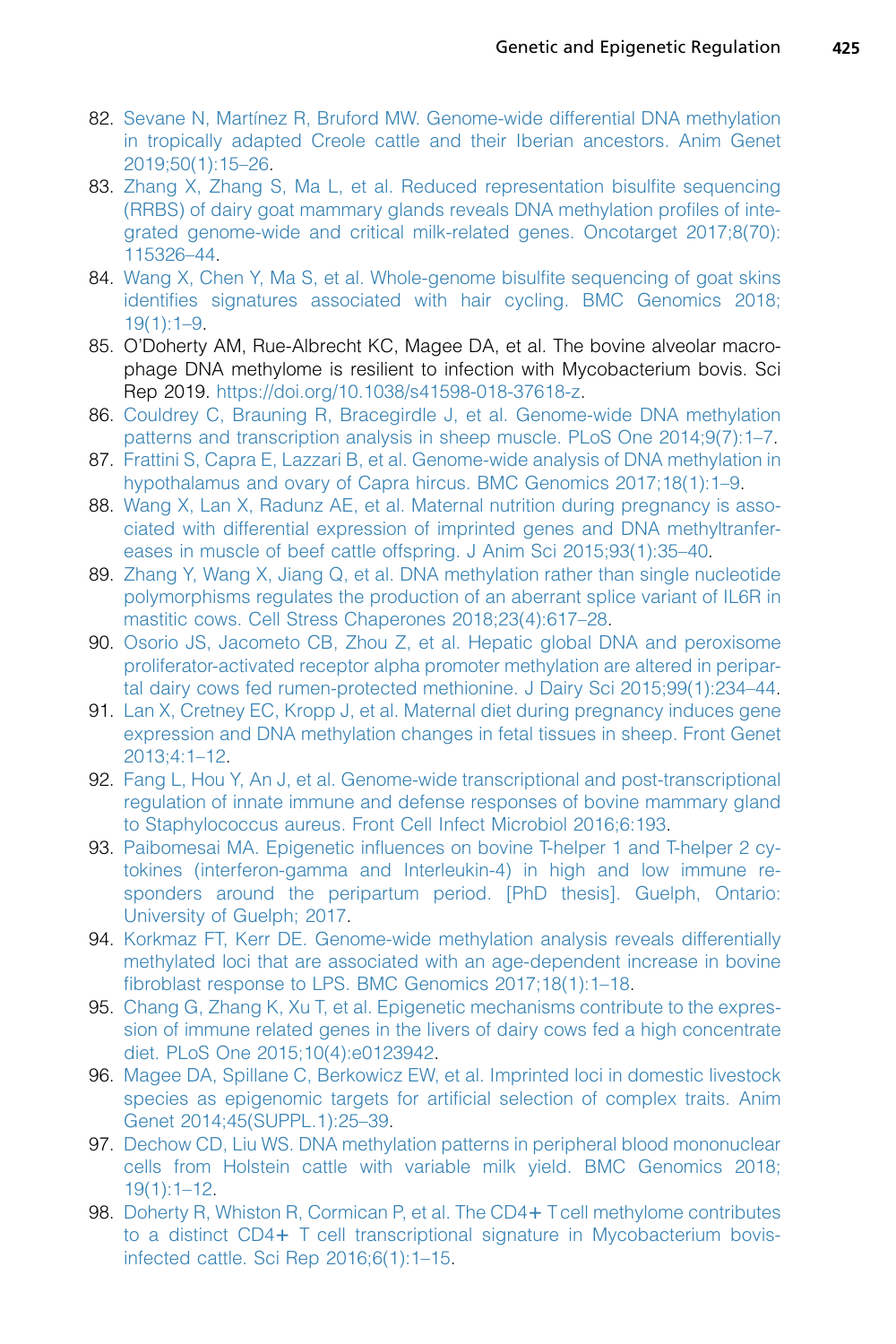- <span id="page-21-0"></span>99. [Paibomesai M, Hussey B, Nino-Soto M, et al. Effects of parturition and dexa](http://refhub.elsevier.com/S0749-0720(19)30024-6/sref100)[methasone on DNA methylation patterns of IFN-](http://refhub.elsevier.com/S0749-0720(19)30024-6/sref100) $\gamma$  and IL-4 promoters in CD4+ [T-lymphocytes of Holstein dairy cows. Can J Vet Res 2013;77\(1\):54–62.](http://refhub.elsevier.com/S0749-0720(19)30024-6/sref100)
- 100. [Zhou Y, Connor EE, Bickhart DM, et al. Comparative whole genome DNA](http://refhub.elsevier.com/S0749-0720(19)30024-6/sref101) [methylation profiling of cattle sperm and somatic tissues reveals striking hypo](http://refhub.elsevier.com/S0749-0720(19)30024-6/sref101)[methylated patterns in sperm. Gigascience 2018;7\(5\):1–13](http://refhub.elsevier.com/S0749-0720(19)30024-6/sref101).
- 101. [Shi B, Thomas AJ, Benninghoff AD, et al. Genetic and epigenetic regulation of](http://refhub.elsevier.com/S0749-0720(19)30024-6/sref102) [major histocompatibility complex class I gene expression in bovine trophoblast](http://refhub.elsevier.com/S0749-0720(19)30024-6/sref102) [cells. Am J Reprod Immunol 2018;79\(1\):e12779](http://refhub.elsevier.com/S0749-0720(19)30024-6/sref102).
- 102. [Wiles ET, Selker EU. H3K27 methylation: a promiscuous repressive chromatin](http://refhub.elsevier.com/S0749-0720(19)30024-6/sref103) [mark. Curr Opin Genet Dev 2017;43:31–7.](http://refhub.elsevier.com/S0749-0720(19)30024-6/sref103)
- 103. He Y, Yu Y, Zhang Y, et al. Genome-wide bovine H3K27me3 modifications and the regulatory effects on genes expressions in peripheral blood lymphocytes. PLoS One 2012;7(6). [https://doi.org/10.1371/journal.pone.0039094.](https://doi.org/10.1371/journal.pone.0039094)
- 104. [He Y, Song M, Zhang Y, et al. Whole-genome regulation analysis of histone H3](http://refhub.elsevier.com/S0749-0720(19)30024-6/sref105) [lysin 27 trimethylation in subclinical mastitis cows infected by Staphylococcus](http://refhub.elsevier.com/S0749-0720(19)30024-6/sref105) [aureus. BMC Genomics 2016;17\(1\):1–12.](http://refhub.elsevier.com/S0749-0720(19)30024-6/sref105)
- 105. [Izumi H, Tsuda M, Tsuda M, et al. Bovine milk exosomes contain microRNA and](http://refhub.elsevier.com/S0749-0720(19)30024-6/sref106) [mRNA and are taken up by human macrophages. J Dairy Sci 2015;98\(5\):](http://refhub.elsevier.com/S0749-0720(19)30024-6/sref106) [2920–33](http://refhub.elsevier.com/S0749-0720(19)30024-6/sref106).
- 106. [Izumi H, Kosaka N, Shimizu T, et al. Bovine milk contains microRNA and](http://refhub.elsevier.com/S0749-0720(19)30024-6/sref107) [messenger RNA that are stable under degradative conditions. J Dairy Sci](http://refhub.elsevier.com/S0749-0720(19)30024-6/sref107) [2012;95\(9\):4831–41](http://refhub.elsevier.com/S0749-0720(19)30024-6/sref107).
- 107. [Chen X, Gao C, Li H, et al. Identification and characterization of microRNAs in](http://refhub.elsevier.com/S0749-0720(19)30024-6/sref108) [raw milk during different periods of lactation, commercial fluid, and powdered](http://refhub.elsevier.com/S0749-0720(19)30024-6/sref108) [milk products. Cell Res 2010;20\(10\):1128–37.](http://refhub.elsevier.com/S0749-0720(19)30024-6/sref108)
- 108. [Liang G, Malmuthuge N, Guan LL, et al. Model systems to analyze the role of](http://refhub.elsevier.com/S0749-0720(19)30024-6/sref109) [miRNAs and commensal microflora in bovine mucosal immune system develop](http://refhub.elsevier.com/S0749-0720(19)30024-6/sref109)[ment. Mol Immunol 2015;66\(1\):57–67](http://refhub.elsevier.com/S0749-0720(19)30024-6/sref109).
- 109. Yáñez-Mó [M, Siljander, Pia R-M, et al. Biological properties of extracellular ves](http://refhub.elsevier.com/S0749-0720(19)30024-6/sref110)[icles and their physiological functions. J Extracell Vesicles 2015;4\(1\):27066.](http://refhub.elsevier.com/S0749-0720(19)30024-6/sref110)
- 110. [Atalla H, Mallard B, Karrow NA. Characterization of exosomal immune- related](http://refhub.elsevier.com/S0749-0720(19)30024-6/sref111) [micrornas in colostrum and milk from average, low and high immune responder](http://refhub.elsevier.com/S0749-0720(19)30024-6/sref111) [cows. J Anim Sci 2016;94\(suppl\\_4\):74–5.](http://refhub.elsevier.com/S0749-0720(19)30024-6/sref111)
- 111. [Ross M, Atalla H, Mallard B. Bioactivity of colostrum and milk exosomes contain](http://refhub.elsevier.com/S0749-0720(19)30024-6/sref112)[ing microrna from cows genetically selected as high, average and low immune](http://refhub.elsevier.com/S0749-0720(19)30024-6/sref112) [responders based on their estimated breeding values. J Anim Sci 2016;](http://refhub.elsevier.com/S0749-0720(19)30024-6/sref112) 94(suppl 4):65–7.
- 112. [Chen T, Xie M-Y, Sun J-J, et al. Porcine milk-derived exosomes promote prolif](http://refhub.elsevier.com/S0749-0720(19)30024-6/sref113)[eration of intestinal epithelial cells. Sci Rep 2016;6\(1\):1–12.](http://refhub.elsevier.com/S0749-0720(19)30024-6/sref113)
- 113. [van Herwijnen MJC, Driedonks TAP, Snoek BL, et al. Abundantly present miR-](http://refhub.elsevier.com/S0749-0720(19)30024-6/sref114)[NAs in milk-derived extracellular vesicles are conserved between mammals.](http://refhub.elsevier.com/S0749-0720(19)30024-6/sref114) [Front Nutr 2018;5:1–6.](http://refhub.elsevier.com/S0749-0720(19)30024-6/sref114)
- 114. [Chen T, Xi Q-Y, Ye R-S, et al. Exploration of microRNAs in porcine milk exo](http://refhub.elsevier.com/S0749-0720(19)30024-6/sref115)[somes. BMC Genomics 2014;15\(1\):100](http://refhub.elsevier.com/S0749-0720(19)30024-6/sref115).
- 115. [Gu Y, Li M, Wang T, et al. Lactation-related microRNA expression profiles of](http://refhub.elsevier.com/S0749-0720(19)30024-6/sref116) [porcine breast milk exosomes. PLoS One 2012;7\(8\):pe43691.](http://refhub.elsevier.com/S0749-0720(19)30024-6/sref116)
- 116. [Intergovernmental Panel on Climate Change. Climate change 2013 the phys](http://refhub.elsevier.com/S0749-0720(19)30024-6/sref117)[ical science basis working group I contribution to the fifth assessment report of](http://refhub.elsevier.com/S0749-0720(19)30024-6/sref117) [the intergovernmental panel on climate change. Cambridge \(United Kingdom\):](http://refhub.elsevier.com/S0749-0720(19)30024-6/sref117) [Cambridge University Press; 2014](http://refhub.elsevier.com/S0749-0720(19)30024-6/sref117).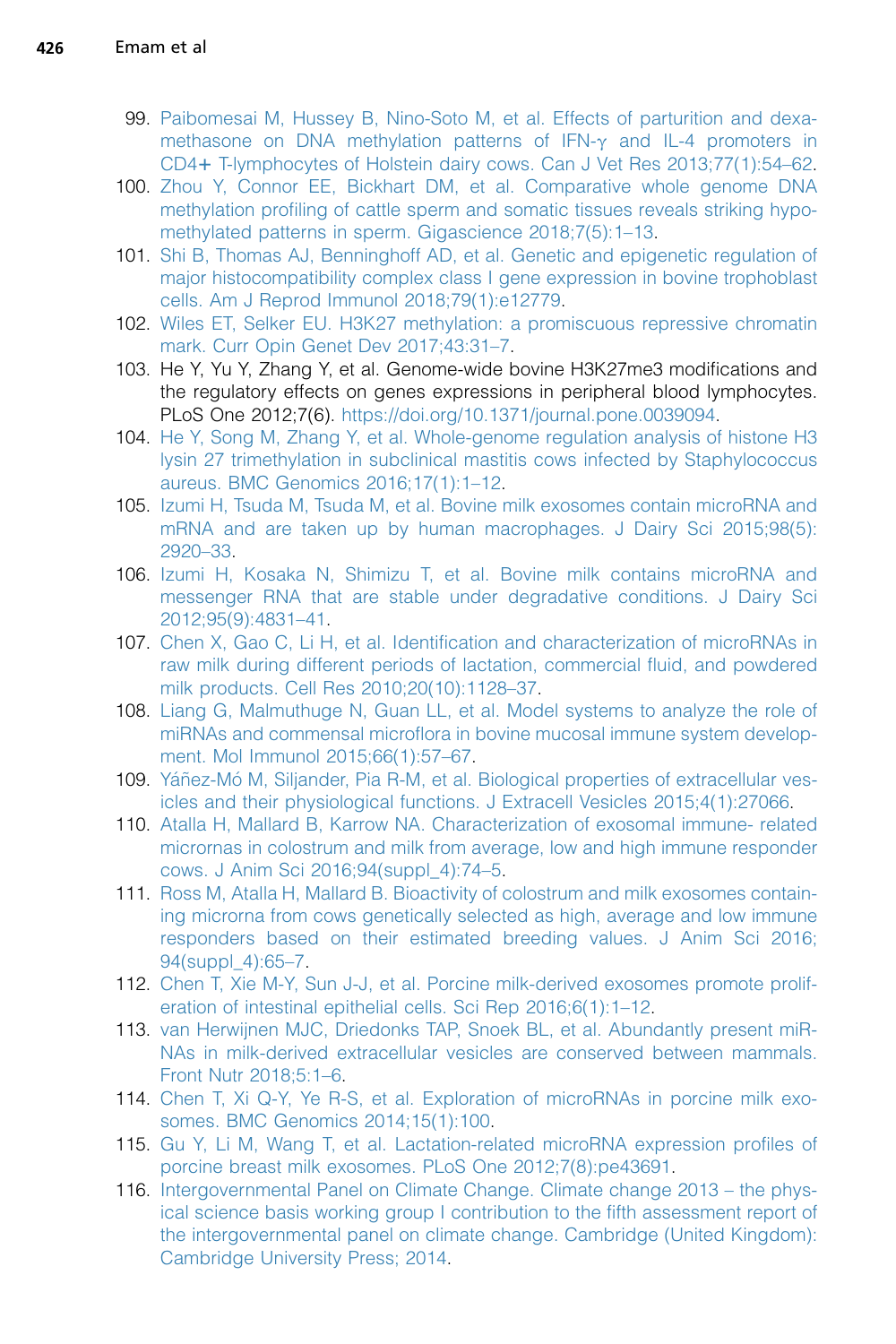- <span id="page-22-0"></span>117. Hoffmann I. Adaptation to climate change–exploring the potential of locally adapted breeds. Animal 2013. [https://doi.org/10.1017/S1751731113000815.](https://doi.org/10.1017/S1751731113000815)
- 118. [Rojas-Downing MM, Nejadhashemi AP, Harrigan T, et al. Climate change and](http://refhub.elsevier.com/S0749-0720(19)30024-6/sref119) [livestock: impacts, adaptation, and mitigation. Clim Risk Manag 2017;16:](http://refhub.elsevier.com/S0749-0720(19)30024-6/sref119) [145–63.](http://refhub.elsevier.com/S0749-0720(19)30024-6/sref119)
- 119. [Collier RJ, Baumgard LH, Zimbelman RB, et al. Heat stress: physiology of accli](http://refhub.elsevier.com/S0749-0720(19)30024-6/sref120)[mation and adaptation. Animal Front 2018;9\(1\):12–9.](http://refhub.elsevier.com/S0749-0720(19)30024-6/sref120)
- 120. Nienaber JA, Hahn GL. Livestock production system management responses to thermal challenges. Int J Biometeorol 2007. [https://doi.org/10.1007/s00484-007-](https://doi.org/10.1007/s00484-007-0103-x) [0103-x.](https://doi.org/10.1007/s00484-007-0103-x)
- 121. Williams SE, Shoo LP, Isaac JL, et al. Towards an integrated framework for assessing the vulnerability of species to climate change. PLoS Biol 2008. <https://doi.org/10.1371/journal.pbio.0060325>.
- 122. [Das R, Sailo L, Verma N, et al. Impact of heat stress on health and performance](http://refhub.elsevier.com/S0749-0720(19)30024-6/sref123) [of dairy animals: a review. Vet World 2016;9\(3\):260–8.](http://refhub.elsevier.com/S0749-0720(19)30024-6/sref123)
- 123. [Misztal I. Breeding and genetics symposium: resilience and lessons from](http://refhub.elsevier.com/S0749-0720(19)30024-6/sref124) [studies in genetics of heat stress. J Anim Sci 2017;95\(4\):1780–7.](http://refhub.elsevier.com/S0749-0720(19)30024-6/sref124)
- 124. Colditz IG, Hine BC. Resilience in farm animals: biology, management, breeding and implications for animal welfare. Anim Prod Sci 2016. [https://doi.org/10.](https://doi.org/10.1071/an15297) [1071/an15297.](https://doi.org/10.1071/an15297)
- 125. Johnson HD. Environmental temperature and lactation (with special reference to cattle). Int J Biometeorol 1965. <https://doi.org/10.1007/BF02188466>.
- 126. Correa-Calderon A, Armstrong D, Ray D, et al. Thermoregulatory responses of Holstein and Brown Swiss Heat-Stressed dairy cows to two different cooling systems. Int J Biometeorol 2004. [https://doi.org/10.1007/s00484-003-0194-y.](https://doi.org/10.1007/s00484-003-0194-y)
- 127. Silanikove N, Koluman DN. Impact of climate change on the dairy industry in temperate zones: predications on the overall negative impact and on the positive role of dairy goats in adaptation to earth warming. Small Rumin Res 2015. <https://doi.org/10.1016/j.smallrumres.2014.11.005>.
- 128. [Gantner V, Bobic T, Gantner R, et al. Differences in response to heat stress due](http://refhub.elsevier.com/S0749-0720(19)30024-6/sref129) [to production level and breed of dairy cows. Int J Biometeorol 2017;61\(9\):](http://refhub.elsevier.com/S0749-0720(19)30024-6/sref129) [1675–85.](http://refhub.elsevier.com/S0749-0720(19)30024-6/sref129)
- 129. Ingraham RH, Gillette DD, Wagner WD. Relationship of temperature and humidity to conception rate of Holstein cows in subtropical climate. J Dairy Sci 1974. [https://doi.org/10.3168/jds.S0022-0302\(74\)84917-9](https://doi.org/10.3168/jds.S0022-0302(74)84917-9).
- 130. [Ibrahim MN, Stevens DG, Shanklin MD, et al. Model of broiler performance as](http://refhub.elsevier.com/S0749-0720(19)30024-6/sref131) [affected by temperature and humidity. Trans Am Soc Agric Eng 1975;18:960–2](http://refhub.elsevier.com/S0749-0720(19)30024-6/sref131).
- 131. Gaughan JB, Mader TL, Holt SM, et al. Heat tolerance of Boran and Tuli crossbred steers. J Anim Sci 1999. [https://doi.org/10.2527/1999.7792398x.](https://doi.org/10.2527/1999.7792398x)
- 132. Zimbelman RB, Rhoads RP, Collier RJ, et al. A re-evaluation of the impact of temperature humidity index (THI) and black globe humidity index (BGHI) on milk production in high producing dairy cows. Proc Western Dairy Management Conference. Reno, NV, USA. March 9–11, 2009. p. 158–69.
- 133. Brügemann K, Gernand E, von Borstel UU, et al. Genetic analyses of protein yield in dairy cows applying random regression models with time-dependent and temperature x humidity-dependent covariates. J Dairy Sci 2011. [https://](https://doi.org/10.3168/jds.2010-4063) [doi.org/10.3168/jds.2010-4063](https://doi.org/10.3168/jds.2010-4063).
- 134. Dikmen S, Hansen PJ. Is the temperature-humidity index the best indicator of heat stress in lactating dairy cows in a subtropical environment? J Dairy Sci 2009. <https://doi.org/10.3168/jds.2008-1370>.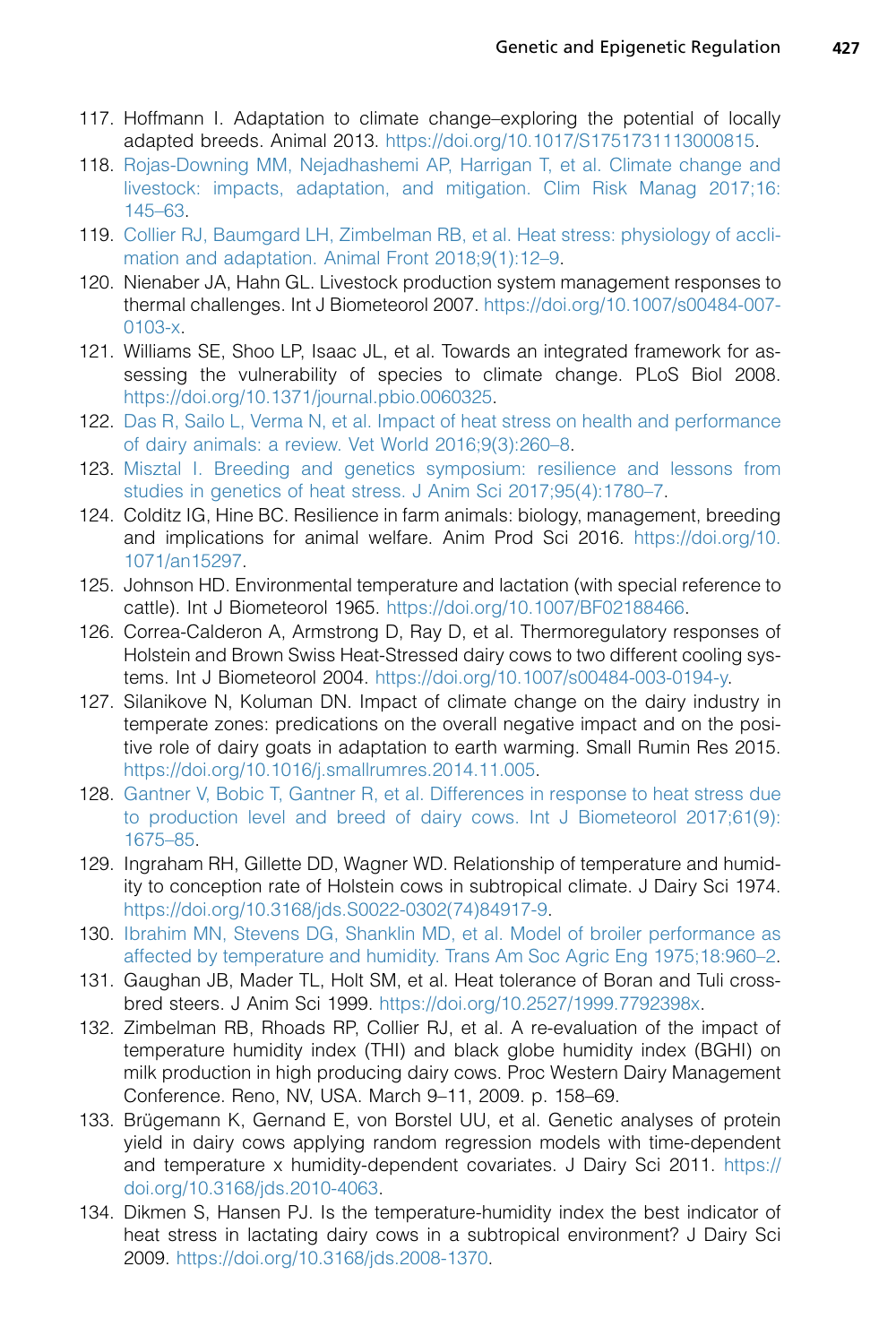- <span id="page-23-0"></span>135. [Curtis AK, Scharf B, Eichen PA, et al. Relationships between ambient conditions,](http://refhub.elsevier.com/S0749-0720(19)30024-6/sref136) [thermal status, and feed intake of cattle during summer heat stress with access](http://refhub.elsevier.com/S0749-0720(19)30024-6/sref136) [to shade. J Therm Biol 2017;63:104–11.](http://refhub.elsevier.com/S0749-0720(19)30024-6/sref136)
- 136. [Garner JB, Douglas ML, Williams SRO, et al. Genomic selection improves heat](http://refhub.elsevier.com/S0749-0720(19)30024-6/sref137) [tolerance in dairy cattle. Sci Rep 2016;6:1–8.](http://refhub.elsevier.com/S0749-0720(19)30024-6/sref137)
- 137. Shikano I, Cory JS. Impact of environmental variation on host performance differs with pathogen identity: implications for host-pathogen interactions in a changing climate. Sci Rep 2015. <https://doi.org/10.1038/srep15351>.
- 138. [Burton JL, Burnside EB, Kennedy BW, et al. Antibody responses to human](http://refhub.elsevier.com/S0749-0720(19)30024-6/sref139) [erythrocytes and ovalbumin as marker traits of disease resistance in dairy](http://refhub.elsevier.com/S0749-0720(19)30024-6/sref139) [calves. J Dairy Sci 1989;72:1252–65](http://refhub.elsevier.com/S0749-0720(19)30024-6/sref139).
- 139. [Pighetti GM, Sordillo LM. Specific immune responses of dairy cattle after pri](http://refhub.elsevier.com/S0749-0720(19)30024-6/sref140)[mary inoculation with recombinant bovine interferon-?? as an adjuvant when](http://refhub.elsevier.com/S0749-0720(19)30024-6/sref140) [vaccinating against mastitis. Am J Vet Res 1996;57\(6\):819–24](http://refhub.elsevier.com/S0749-0720(19)30024-6/sref140).
- 140. Diez-Fraile A, Meyer E, Burvenich C. Sympathoadrenal and immune system activation during the periparturient period and their association with bovine coliform mastitis. A review. Vet Q 2003. [https://doi.org/10.1080/01652176.2003.](https://doi.org/10.1080/01652176.2003.9695142) [9695142.](https://doi.org/10.1080/01652176.2003.9695142)
- 141. Eskandari F, Sternberg EM. Neural-immune interactions in health and disease. Ann N Y Acad Sci 2002. <https://doi.org/10.1111/j.1749-6632.2002.tb04198.x>.
- 142. Veissier I, Van laer E, Palme R, et al. Heat stress in cows at pasture and benefit of shade in a temperate climate region. Int J Biometeorol 2018. [https://doi.org/](https://doi.org/10.1007/s00484-017-1468-0) [10.1007/s00484-017-1468-0.](https://doi.org/10.1007/s00484-017-1468-0)
- 143. Bharati J, Dangi SS, Mishra SR, et al. Expression analysis of Toll like receptors and interleukins in Tharparkar cattle during acclimation to heat stress exposure. J Therm Biol 2017. [https://doi.org/10.1016/j.jtherbio.2017.02.002.](https://doi.org/10.1016/j.jtherbio.2017.02.002)
- 144. [Scheffer M, Bolhuis JE, Borsboom D, et al. Quantifying resilience of humans and](http://refhub.elsevier.com/S0749-0720(19)30024-6/sref145) [other animals. Proc Natl Acad Sci U S A 2018;115\(47\):11883–90](http://refhub.elsevier.com/S0749-0720(19)30024-6/sref145).
- 145. [Sharp AJ, Locke DP, McGrath SD, et al. Segmental duplications and copy](http://refhub.elsevier.com/S0749-0720(19)30024-6/sref146)[number variation in the human genome. Am J Hum Genet 2005;77\(1\):78–88.](http://refhub.elsevier.com/S0749-0720(19)30024-6/sref146)
- 146. [Park E, Pan Z, Zhang Z, et al. The expanding landscape of alternative splicing](http://refhub.elsevier.com/S0749-0720(19)30024-6/sref147) [variation in human populations. Am J Hum Genet 2018;102\(1\):11–26](http://refhub.elsevier.com/S0749-0720(19)30024-6/sref147).
- 147. [Wang XG, Ju ZH, Hou MH, et al. Deciphering transcriptome and complex alter](http://refhub.elsevier.com/S0749-0720(19)30024-6/sref148)[native splicing transcripts in mammary gland tissues from cows naturally in](http://refhub.elsevier.com/S0749-0720(19)30024-6/sref148)[fected with Staphylococcus aureus Mastitis. PLoS One 2016;11\(7\):e0159719.](http://refhub.elsevier.com/S0749-0720(19)30024-6/sref148)
- 148. [Govignon-Gion A, Dassonneville R, Baloche G, et al. Multiple trait genetic eval](http://refhub.elsevier.com/S0749-0720(19)30024-6/sref149)[uation of clinical mastitis in three dairy cattle breeds. Animal 2016;10\(04\):](http://refhub.elsevier.com/S0749-0720(19)30024-6/sref149) [558–65.](http://refhub.elsevier.com/S0749-0720(19)30024-6/sref149)
- 149. [Koeck A, Loker S, Miglior F, et al. Genetic relationships of clinical mastitis, cystic](http://refhub.elsevier.com/S0749-0720(19)30024-6/sref150) [ovaries, and lameness with milk yield and somatic cell score in first-lactation Ca](http://refhub.elsevier.com/S0749-0720(19)30024-6/sref150)[nadian Holsteins. J Dairy Sci 2014;97\(9\):5806–13](http://refhub.elsevier.com/S0749-0720(19)30024-6/sref150).
- 150. [Narayana SG, Miglior F, Naqvi SA, et al. Genetic analysis of subclinical mastitis](http://refhub.elsevier.com/S0749-0720(19)30024-6/sref151) [in early lactation of heifers using both linear and threshold models. J Dairy Sci](http://refhub.elsevier.com/S0749-0720(19)30024-6/sref151) [2018;101\(12\):11120–31](http://refhub.elsevier.com/S0749-0720(19)30024-6/sref151).
- 151. [Brito LF, Mallikarjunappa S, Sargolzaei M, et al. The genetic architecture of milk](http://refhub.elsevier.com/S0749-0720(19)30024-6/sref152) [ELISA scores as an indicator of Johne's disease \(paratuberculosis\) in dairy cat](http://refhub.elsevier.com/S0749-0720(19)30024-6/sref152)[tle. J Dairy Sci 2018;101\(11\):10062–75.](http://refhub.elsevier.com/S0749-0720(19)30024-6/sref152)
- 152. [Kirkpatrick BW, Lett BM. Short communication: heritability of susceptibility to](http://refhub.elsevier.com/S0749-0720(19)30024-6/sref153) [infection by Mycobacterium avium ssp. paratuberculosis in Holstein cattle.](http://refhub.elsevier.com/S0749-0720(19)30024-6/sref153) [J Dairy Sci 2018;101\(12\):11165–9.](http://refhub.elsevier.com/S0749-0720(19)30024-6/sref153)